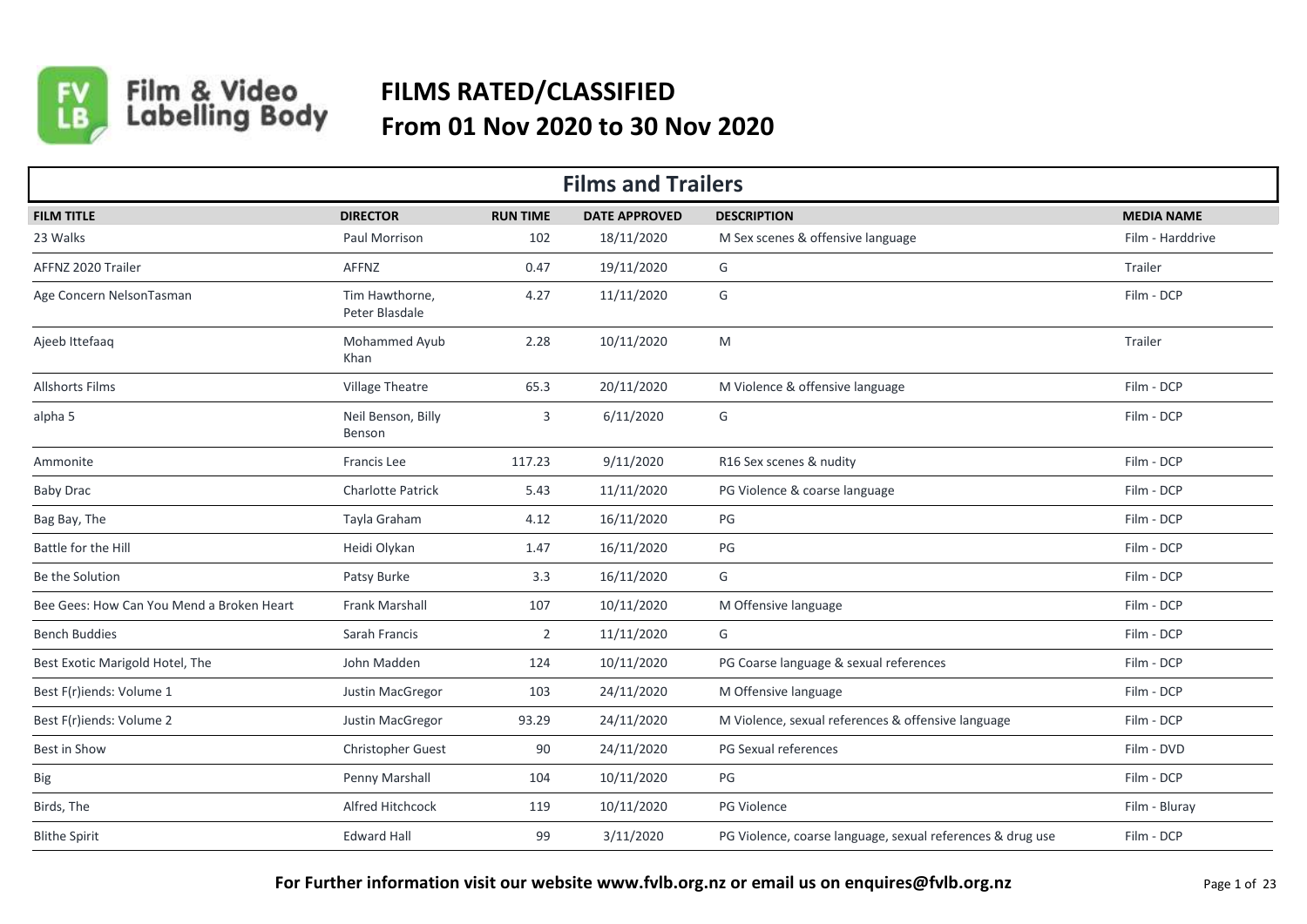| Box, The                       | <b>Tyler Redmond</b>           | 4.59           | 11/11/2020 | PG Adult themes                                              | Film - DCP |
|--------------------------------|--------------------------------|----------------|------------|--------------------------------------------------------------|------------|
| Boys from County Hell          | Chris Baugh                    | 88.53          | 2/11/2020  | R16 Violence, offensive language & content that may disturb  | Film - DCP |
| Braveheart                     | Mel Gibson                     | 178            | 10/11/2020 | R16 Depicts graphic & realistic war scenes                   | Film - DCP |
| <b>Brightwaters Got Talent</b> | Tayla Graham                   | 2.25           | 16/11/2020 | G                                                            | Film - DCP |
| Bubble Burst, The              | Peter Blasdale                 | 3              | 11/11/2020 | M                                                            | Film - DCP |
| Bubble Burst, The              | Peter Blasdale                 | 3              | 20/11/2020 | M                                                            | Film - DCP |
| <b>Buddy Games</b>             | Josh Duhamel                   | 1.29           | 26/11/2020 | M                                                            | Trailer    |
| Capture of Cerberus, The       | <b>Bruno Richards</b>          | 2.34           | 16/11/2020 | G                                                            | Film - DCP |
| Caught In Time                 | Lau Ho Leung                   | 1.47           | 19/11/2020 | M Violence                                                   | Trailer    |
| Champions (1992)               | Stephen Herek                  | 104            | 10/11/2020 | $\mathsf{PG}$                                                | Film - DCP |
| Chaos Walking                  | Doug Liman                     | 2.3            | 26/11/2020 | M                                                            | Trailer    |
| Chicken                        | Alana Hicks                    | 9.32           | 6/11/2020  | PG                                                           | Film - DCP |
| Christmas Gift from Bob, A     | <b>Charles Martin</b><br>Smith | 92             | 3/11/2020  | PG Coarse language                                           | Film - DCP |
| Coffee Chaos                   | Liz George                     | 5.08           | 16/11/2020 | G                                                            | Film - DCP |
| Comeback Trail, The            | George Gallo                   | 103            | 3/11/2020  | M Violence & offensive language                              | Film - DCP |
| Comeback Trail, The            | George Gallo                   | 2.23           | 3/11/2020  | M                                                            | Trailer    |
| <b>Cool Runnings</b>           | Jon Turteltaub                 | 98             | 10/11/2020 | PG                                                           | Film - DCP |
| Croods, The: A New Age         | Joel Crawford                  | 95             | 17/11/2020 | PG Violence                                                  | Film - DCP |
| David Byrnes American Utopia   | Spike Lee                      | 105            | 19/11/2020 | M Offensive language                                         | Film - DCP |
| Dawn Raid                      | Oscar Kightley                 | 98.22          | 24/11/2020 | M Offensive language                                         | Film - DCP |
| Day 31                         | Peter Blasdale                 | 1.39           | 11/11/2020 | PG Violence                                                  | Film - DCP |
| Day 31                         | Peter Blasdale                 | 1.39           | 20/11/2020 | PG Violence                                                  | Film - DCP |
| Day Dreaming                   | Cassandra<br>Koutsimanis       | 4.55           | 11/11/2020 | G                                                            | Film - DCP |
| Deadpool                       | Tim Miller                     | 108            | 10/11/2020 | R16 Graphic violence, sex scenes & offensive language        | Film - DCP |
| Deadpool 2                     | David Leitch                   | 119            | 10/11/2020 | R16 Graphic violence, sexual references & offensive language | Film - DCP |
| Dianas Wedding                 | Charlotte Blom                 | $\overline{2}$ | 3/11/2020  | G                                                            | Trailer    |
| Die Hard 2                     | Renny Harlin                   | 124            | 10/11/2020 | M Violence & offensive language                              | Film - DCP |
| Dilwale Dulhania Le Jayenge    | Aditya Chopra                  | 2.14           | 5/11/2020  | PG                                                           | Trailer    |

For Further information visit our website www.fvlb.org.nz or email us on enquires@fvlb.org.nz<br>Page 2 of 23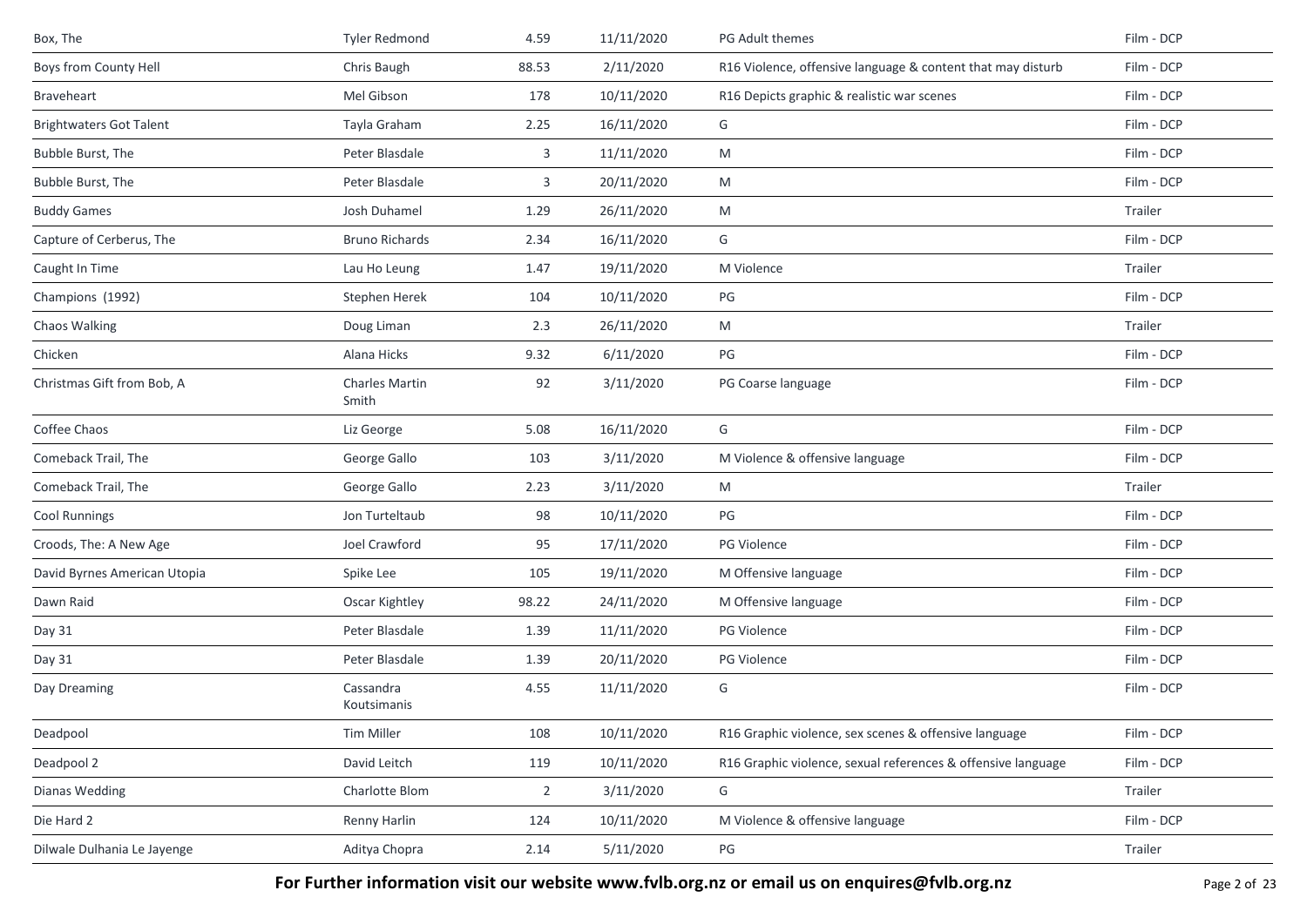| <b>Doll Cemetery</b>             | <b>Billy Benson</b>                  | 2.2    | 11/11/2020 | M                                                                                  | Film - DCP |
|----------------------------------|--------------------------------------|--------|------------|------------------------------------------------------------------------------------|------------|
| Dont Be a Dick                   | John Herd                            | 2.24   | 11/11/2020 | PG                                                                                 | Film - DCP |
| Dont Be a Dick                   | John Herd                            | 2.24   | 20/11/2020 | PG                                                                                 | Film - DCP |
| Dragon Rider                     | <b>Tomer Eshed</b>                   | 92     | 3/11/2020  | PG Violence                                                                        | Film - DCP |
| Dreambuilders                    | Kim Hagen Jensen,<br>Tonni Zinick    | 81     | 10/11/2020 | PG                                                                                 | Film - DCP |
| Dreamland                        | Miles Joris-<br>Peyrafitte           | 2.08   | 26/11/2020 | M                                                                                  | Trailer    |
| Duga, Les Charognards            | Abdoulaye Dao,<br>Hervé Eric Lengani | 92.13  | 6/11/2020  | M Offensive language                                                               | Film - DCP |
| Elfkins, The                     | Ute von Münchow-<br>Pohl             | 78     | 5/11/2020  | PG                                                                                 | Film - DCP |
| Emily                            | Mark Papalii                         | 15.05  | 6/11/2020  | ${\sf M}$                                                                          | Film - DCP |
| Enchanted                        | Kevin Lima                           | 107    | 10/11/2020 | G                                                                                  | Film - DCP |
| Encounters                       | Various                              | 79.14  | 2/11/2020  | R16 Violence, sexual violence, offensive language & content that<br>may disturb    | Film - DCP |
| Fanny Lye Deliverd               | Thomas Clay                          | 109.53 | 9/11/2020  | R16 Violence, nudity, sex scenes, offensive language & content that<br>may disturb | Film - DCP |
| Fantail                          | Doug Brooks                          | 2.48   | 11/11/2020 | M Offensive language                                                               | Film - DCP |
| Father, The                      | Florian Zeller                       | 2.09   | 3/11/2020  | PG                                                                                 | Trailer    |
| Fatman                           | Eshom Nelms, Ian<br>Nelms            | 99.55  | 4/11/2020  | R13 Violence & offensive language                                                  | Film - DCP |
| Fish Out of Water                | Vickson Hangula                      | 97.14  | 6/11/2020  | M Violence, offensive language & rape themes                                       | Film - DCP |
| Follow Me                        | John Herd                            | 12.49  | 20/11/2020 | PG Violence                                                                        | Film - DCP |
| Freaky Friday                    | Mark Waters                          | 97     | 10/11/2020 | PG Adult themes                                                                    | Film - DCP |
| <b>Fuck another Panic Attack</b> | <b>Betsy Blasdale</b>                | 2.05   | 20/11/2020 | M Offensive language                                                               | Film - DCP |
| Garden, The                      | Breigh Fouhy                         | 5.11   | 20/11/2020 | M Offensive language                                                               | Film - DCP |
| <b>Gold Reel Compilation</b>     | Top of the South<br>Film Festival    | 104.18 | 6/11/2020  | M Violence & offensive language                                                    | Film - DCP |
| GoldenEye                        | Martin Campbell                      | 130    | 3/11/2020  | PG Violence                                                                        | Film - DCP |
| Gone                             | Naomi Strain                         | 4.12   | 11/11/2020 | M Suicide references                                                               | Film - DCP |
| Gone Girl                        | David Fincher                        | 149    | 10/11/2020 | R16 Graphic violence, sex scenes & offensive language                              | Film - DCP |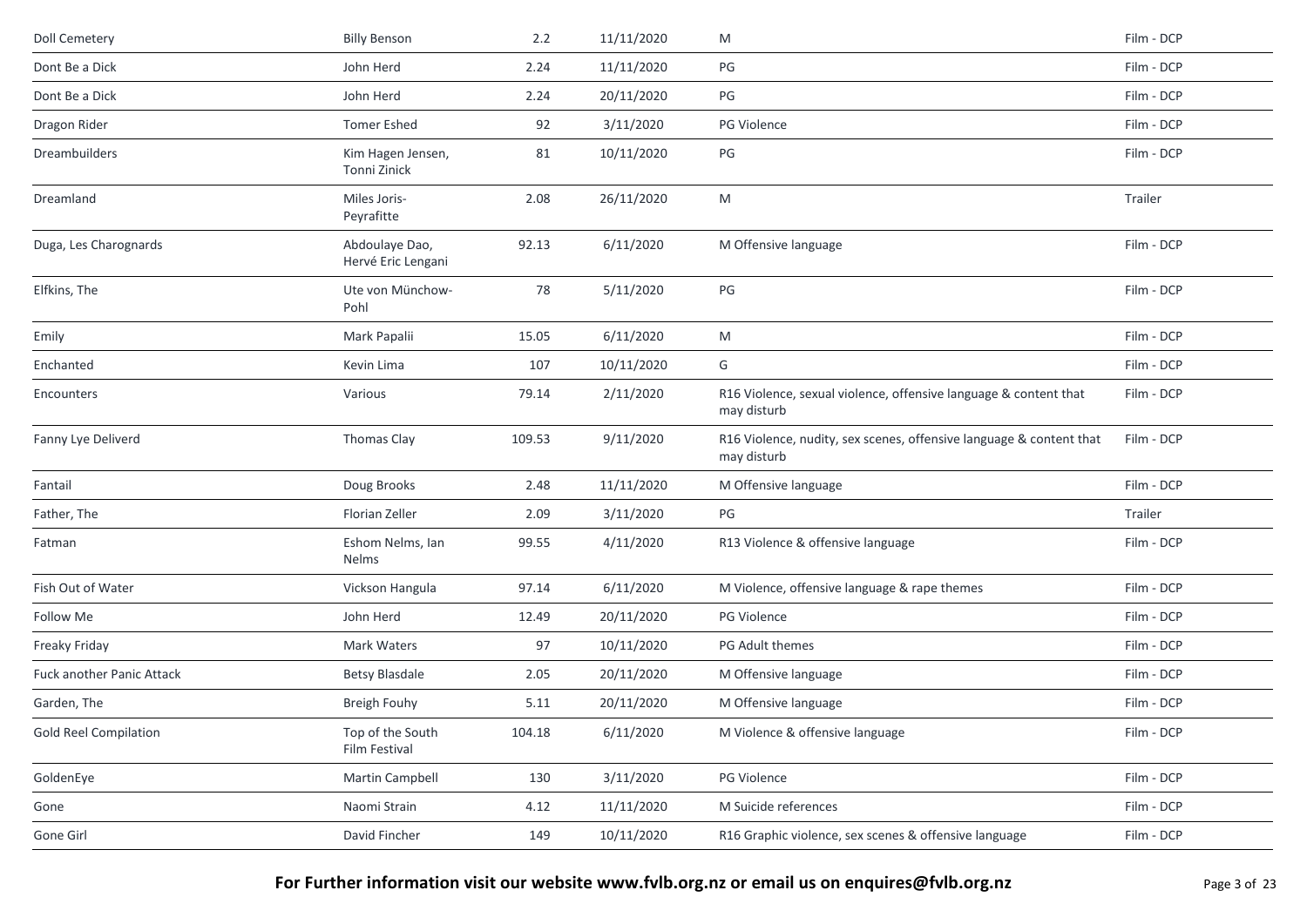| <b>Happiest Season</b>                       | Clea DuVall                    | 0.54         | 5/11/2020  | PG                                                                      | Trailer       |
|----------------------------------------------|--------------------------------|--------------|------------|-------------------------------------------------------------------------|---------------|
| <b>Happiest Season</b>                       | Clea DuVall                    | 102          | 17/11/2020 | M Offensive language & sexual references                                | Film - DCP    |
| Helmut Newton: The Bad and the Beautiful     | Gero von Boehm                 | 1.44         | 3/11/2020  | M Nudity                                                                | Trailer       |
| Home Alone 2 - Lost in New York              | Chris Columbus                 | 120          | 17/11/2020 | PG Violence                                                             | Film - DCP    |
| I Am the Moment                              | Robert George                  | 11.38        | 6/11/2020  | G                                                                       | Film - DCP    |
| I Remember                                   | Nan Zhou                       | 1.25         | 26/11/2020 | G                                                                       | Trailer       |
| <b>Immoral Resolution</b>                    | Eli Pomeroy                    | 9.59         | 20/11/2020 | M Violence & offensive language                                         | Film - DCP    |
| Into the Labyrinth                           | Donato Carrisi                 | 125.02       | 9/11/2020  | R16 Violence, cruelty, offensive language & content that may<br>disturb | Film - DCP    |
| Kapaemahu                                    | Hinaleimoana<br>Wong-Kalu      | 8.28         | 6/11/2020  | G                                                                       | Film - DCP    |
| Katherine Jenkins: Christmas Spectacular     | Lynne Page                     | 1.05         | 12/11/2020 | G                                                                       | Trailer       |
| Lassie Come Home                             | Hanno Olderdissen              | 96           | 24/11/2020 | PG                                                                      | Film - DCP    |
| Last Supper, The                             | Peter Blasdale                 | 10.51        | 20/11/2020 | M Offensive language                                                    | Film - DCP    |
| Laxmmi Bomb                                  | Raghava Lawrence               | 140.43       | 4/11/2020  | R13 Violence, horror scenes & content may disturb                       | Film - DCP    |
| Licence to Kill                              | John Glen                      | 113          | 5/11/2020  | <b>PG Violence</b>                                                      | Film - DCP    |
| Little Mix: LM5 The Tour Film                | Laurence Warder                | 97.21        | 17/11/2020 | PG Coarse language & sexual references                                  | Film - DCP    |
| Living Daylights, The                        | John Glen                      | 130          | 3/11/2020  | <b>PG Violence</b>                                                      | Film - DCP    |
| Love Actually                                | <b>Richard Curtis</b>          | 134.49       | 10/11/2020 | M Offensive language & nudity                                           | Film - Bluray |
| Love Actually                                | <b>Richard Curtis</b>          | 135          | 19/11/2020 | M Offensive language & nudity                                           | Film - DCP    |
| Love Bug, The                                | Robert Stevenson               | 108          | 26/11/2020 | G                                                                       | Film - DCP    |
| <b>Malibu Express</b>                        | Andy Sidaris                   | 99.28        | 10/11/2020 | <b>R18</b>                                                              | Film - DCP    |
| <b>Mamas Music Box</b>                       | Stallone Vaiaoga-<br>loasa     | $\mathbf{1}$ | 24/11/2020 | G                                                                       | Trailer       |
| Man on the Island, The                       | Simon Mark-Brown               | 78.14        | 18/11/2020 | <b>PG Nudity</b>                                                        | Film - DCP    |
| Mario Puzos The Godfather Coda: The Death of | <b>Francis Ford</b><br>Coppola | 161          | 19/11/2020 | M Violence & offensive language                                         | Film - DCP    |
| Marnie                                       | Alfred Hitchcock               | 130          | 10/11/2020 | M Violence                                                              | Film - Bluray |
| Mawhialeo Ote Alowha                         | Valeriya Golovina              | 15.55        | 6/11/2020  | G                                                                       | Film - DCP    |
| Melancholia                                  | Lars von Trier                 | 135          | 17/11/2020 | M Offensive language & nudity                                           | Film - DCP    |
|                                              |                                |              |            |                                                                         |               |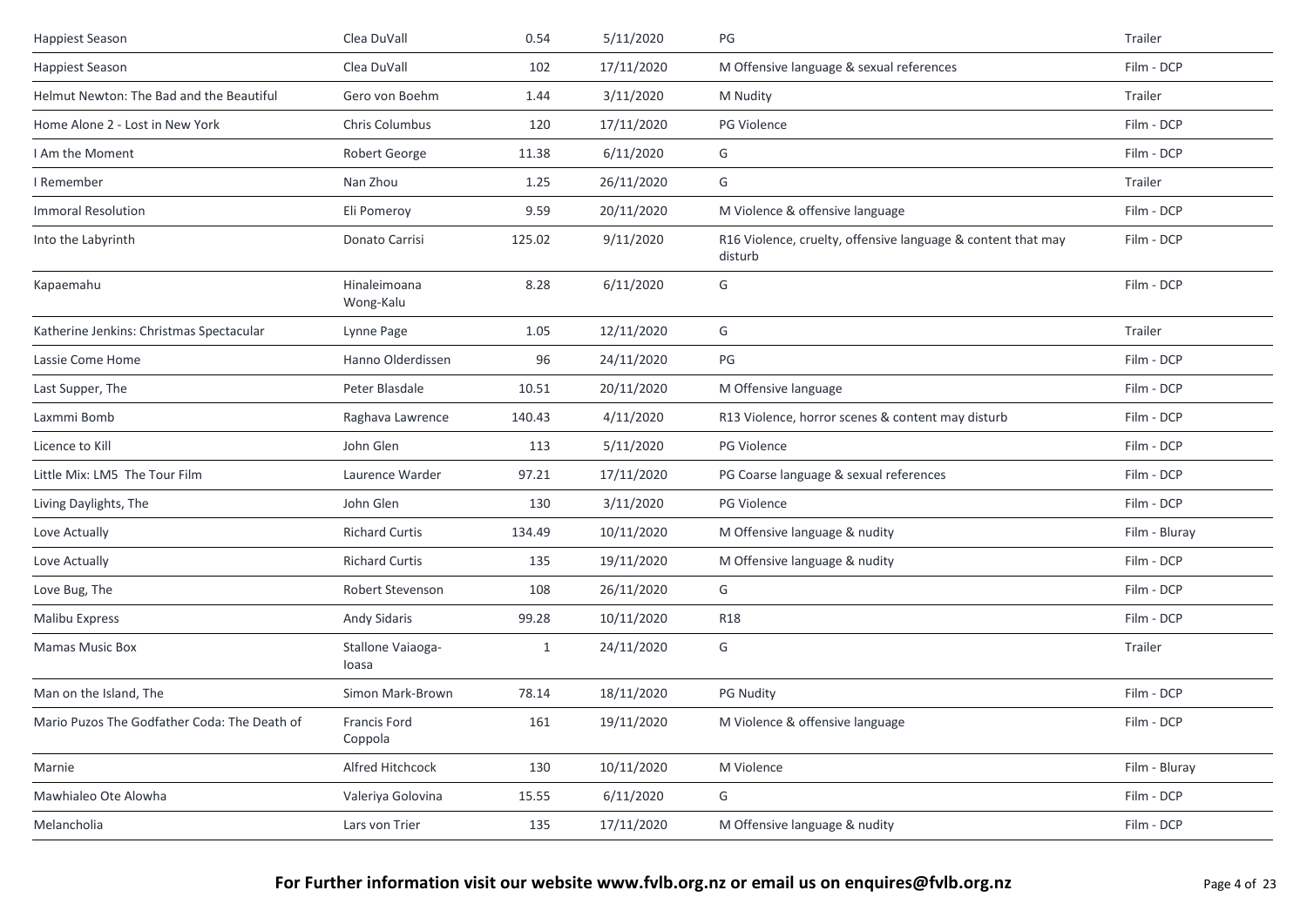| Midnight Sky, The                             | George Clooney                     | 117.21 | 6/11/2020  | M Content may disturb                         | Film - DCP |
|-----------------------------------------------|------------------------------------|--------|------------|-----------------------------------------------|------------|
| Mighty Wind, A                                | Christopher Guest                  | 91     | 24/11/2020 | PG Sexual references                          | Film - DVD |
| Mirusia: This Time Tomorrow - Live In Concert | Lida Huver                         | 89.01  | 5/11/2020  | G                                             | Film - DCP |
| Money Honey                                   | <b>Isaac Knights-</b><br>Washbourn | 9.17   | 6/11/2020  | PG Offensive language                         | Film - DCP |
| <b>Monster Hunter</b>                         | Paul W.S.Anderson                  | 104    | 12/11/2020 | M Violence                                    | Film - DCP |
| Mr Wrong (1984)                               | Gaylene Preston                    | 88     | 17/11/2020 | PG Violence                                   | Film - DCP |
| Mrs Doubtfire                                 | Chris Columbus                     | 125    | 10/11/2020 | PG Coarse language                            | Film - DCP |
| Murder Mystery 423                            | <b>Emily McCauley</b>              | 10.3   | 16/11/2020 | PG                                            | Film - DCP |
| Murder on the Orient Express                  | Kenneth Branagh                    | 113.47 | 10/11/2020 | M Adult themes                                | Film - DCP |
| My Way                                        | Aiden Patching                     | 4.05   | 20/11/2020 | <b>PG Violence</b>                            | Film - DCP |
| Mystery of D.B. Cooper, The                   | John Dower                         | 1.12   | 3/11/2020  | PG                                            | Trailer    |
| Mystery of D.B. Cooper, The                   | John Dower                         | 85     | 10/11/2020 | M Offensive language                          | Film - DCP |
| Narcissus and Goldmund                        | Stefan Ruzowitzky                  | 118    | 19/11/2020 | Refused Classification                        | Film - DCP |
| Nature                                        | Tim Cuff                           | 3.22   | 11/11/2020 | G                                             | Film - DCP |
| Nest, The                                     | Sean Durkin                        | 107.31 | 18/11/2020 | R13 Drug use, sex scenes & offensive language | Film - DCP |
| News of the World                             | Paul Greengrass                    | 2.51   | 10/11/2020 | M                                             | Trailer    |
| No Bitching No Backsies                       | Sarah Francis                      | 10.27  | 11/11/2020 | M Offensive language                          | Film - DCP |
| No Bitching No Backsies                       | Sarah Francis                      | 10.27  | 20/11/2020 | M Offensive language                          | Film - DCP |
| Northspur                                     | Justin Eade                        | 2.05   | 5/11/2020  | M Content may disturb                         | Trailer    |
| Northspur                                     | Aaron Falvey                       | 110.1  | 19/11/2020 | <b>Refused Classification</b>                 | Film - DCP |
| Now is the time for Matariki                  | <b>Merrin Bailie</b>               | 9.21   | 16/11/2020 | G                                             | Film - DCP |
| Obsolescence                                  | Jesús Martínez<br>Tormo            | 10.25  | 27/11/2020 | PG                                            | Film - DCP |
| Office Space                                  | Mike Judge                         | 89     | 10/11/2020 | M Offensive language                          | Film - DCP |
| OneWay to Moscow                              | Micha Lewinsky                     | 97.3   | 20/11/2020 | M Offensive language & nudity                 | Film - DCP |
| Over My Dead Body                             | Peter Blasdale                     | 7.28   | 11/11/2020 | M Violence & offensive language               | Film - DCP |
| Oversize Love                                 | Linzi Zhang                        | 104    | 26/11/2020 | PG Violence & coarse language                 | Film - DCP |
| Oversize Love                                 | Linzi Zhang                        | 1.29   | 26/11/2020 | PG                                            | Trailer    |
| Parent Trap, The                              | <b>Nancy Meyers</b>                | 128    | 10/11/2020 | PG                                            | Film - DCP |

For Further information visit our website www.fvlb.org.nz or email us on enquires@fvlb.org.nz<br>Page 5 of 23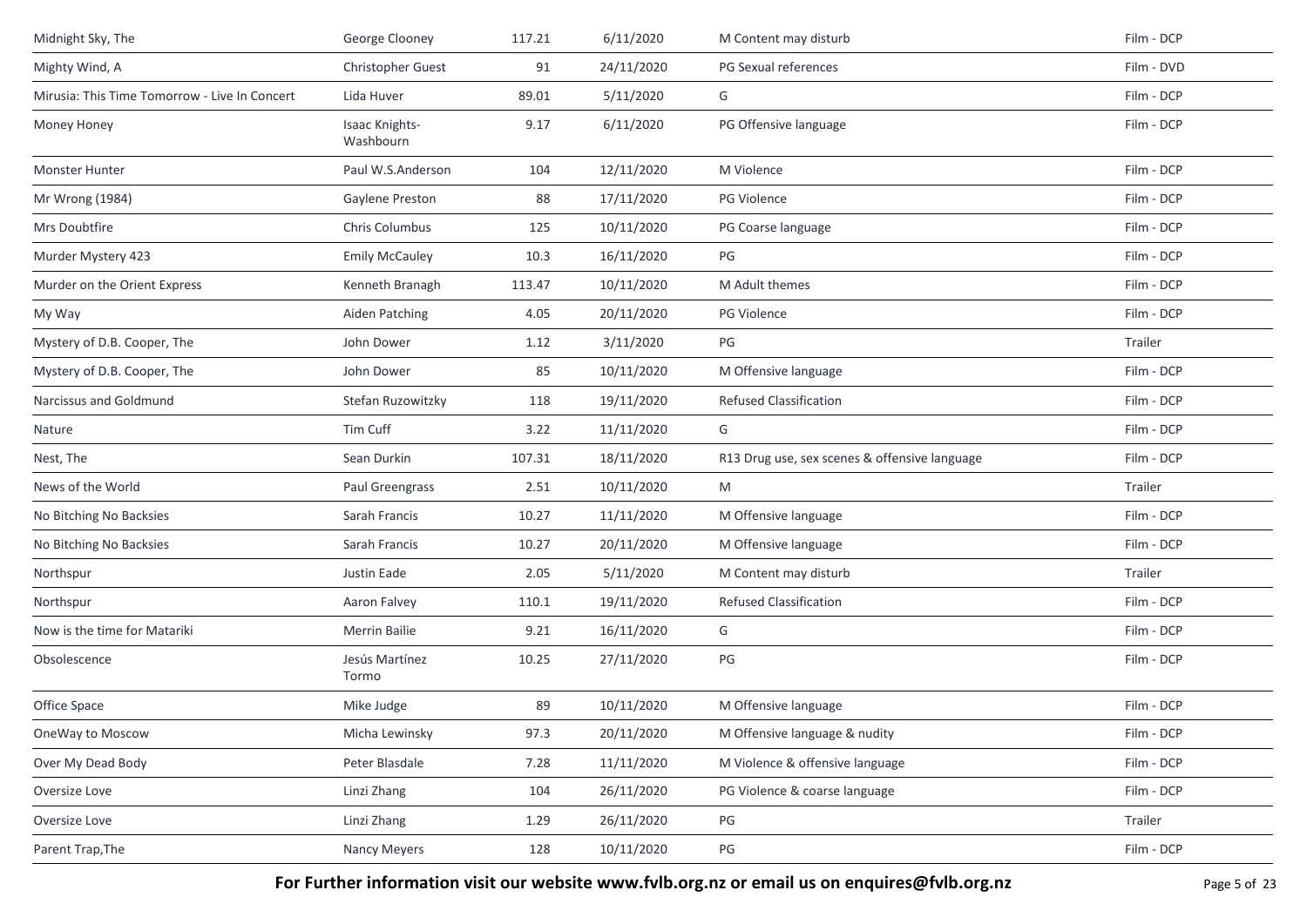| Parkour(s)                                   | Fatma Zohra<br>Zamoum               | 81.1   | 13/11/2020 | M Violence, offensive language & drug use                               | Film - DCP       |
|----------------------------------------------|-------------------------------------|--------|------------|-------------------------------------------------------------------------|------------------|
| Penguin Bloom                                | Glendyn Ivin                        | 95     | 19/11/2020 | PG Coarse language                                                      | Film - DCP       |
| Perseus and Medusa                           | Evelyn Lattimer                     | 3.29   | 16/11/2020 | G                                                                       | Film - DCP       |
| Photocopy                                    | Tamer Ashry                         | 95.42  | 6/11/2020  | M                                                                       | Film - DCP       |
| Pirates of the Caribbean: Curse of the Black | Gore Verbinski                      | 143    | 26/11/2020 | M Supernatural themes & violence                                        | Film - DCP       |
| Pixie                                        | <b>Barnaby Thompson</b>             | 93.07  | 17/11/2020 | R16 Violence, sexual references, offensive language & drug use          | Film - DCP       |
| Pixie                                        | <b>Barnaby Thompson</b>             | 1.02   | 19/11/2020 | M Offensive language                                                    | Trailer          |
| Possessor                                    | Brandon<br>Cronenberg               | 103.56 | 12/11/2020 | R18 Graphic violence, explicit sex scenes & content thay may<br>disturb | Film - DCP       |
| Possessor                                    | Brandon<br>Cronenberg               | 2.06   | 12/11/2020 | M Violence                                                              | Trailer          |
| Pray, Love, Eat                              | Sarah Francis                       | 3      | 11/11/2020 | PG Sexual references                                                    | Film - DCP       |
| Pray, Love, Eat                              | Sarah Francis                       | 3      | 20/11/2020 | PG Sexual references                                                    | Film - DCP       |
| Prom, The                                    | Ryan Murphy                         | 130.55 | 4/11/2020  | M Sexual references                                                     | Film - DCP       |
| Promising Young Woman                        | <b>Emerald Fennell</b>              | 0.3    | 12/11/2020 | PG                                                                      | Trailer          |
| Psycho                                       | Alfred Hitchcock                    | 109    | 10/11/2020 | M Violence & content that may disturb                                   | Film - Bluray    |
| Race, The                                    | Tayla Graham                        | 3.26   | 16/11/2020 | G                                                                       | Film - DCP       |
| Racer, The                                   | Kieron J. Walsh                     | 96.52  | 4/11/2020  | M Offensive language & sexual references                                | Film - DCP       |
| Rialto                                       | Peter Mackie Burns                  | 89.23  | 13/11/2020 | R16 Sex scenes, offensive language & content that may disturb           | Film - DCP       |
| Ride                                         | Sarah Francis                       | 1.38   | 11/11/2020 | G                                                                       | Film - DCP       |
| Rockfield: The Studio on the Farm            | Hannah Berryman                     | 92.06  | 9/11/2020  | M Offensive language & drug references                                  | Film - DCP       |
| Rogue                                        | <b>MJ</b> Bassett                   | 105    | 18/11/2020 | R16 Violence & offensive language                                       | Film - Harddrive |
| Ruby Bay, Sunday                             | Derrick von Orspe,<br>Chris Bentley | 5.41   | 11/11/2020 | G                                                                       | Film - DCP       |
| Ruminator, The                               | Daniel Wye, Nick<br>Wye             | 5.21   | 11/11/2020 | M                                                                       | Film - DCP       |
| Saboteur                                     | Alfred Hitchcock                    | 109    | 10/11/2020 | PG Violence                                                             | Film - Bluray    |
| Santa Clause, The                            | John Pasquin                        | 97     | 10/11/2020 | G                                                                       | Film - DCP       |
| Second Best Exotic Marigold Hotel, The       | John Madden                         | 122    | 10/11/2020 | PG Coarse language & sexual references                                  | Film - DCP       |
| Secret Garden, The                           | Marc Munden                         | 99     | 18/11/2020 | PG Scary scenes                                                         | Film - Harddrive |

For Further information visit our website www.fvlb.org.nz or email us on enquires@fvlb.org.nz<br>Page 6 of 23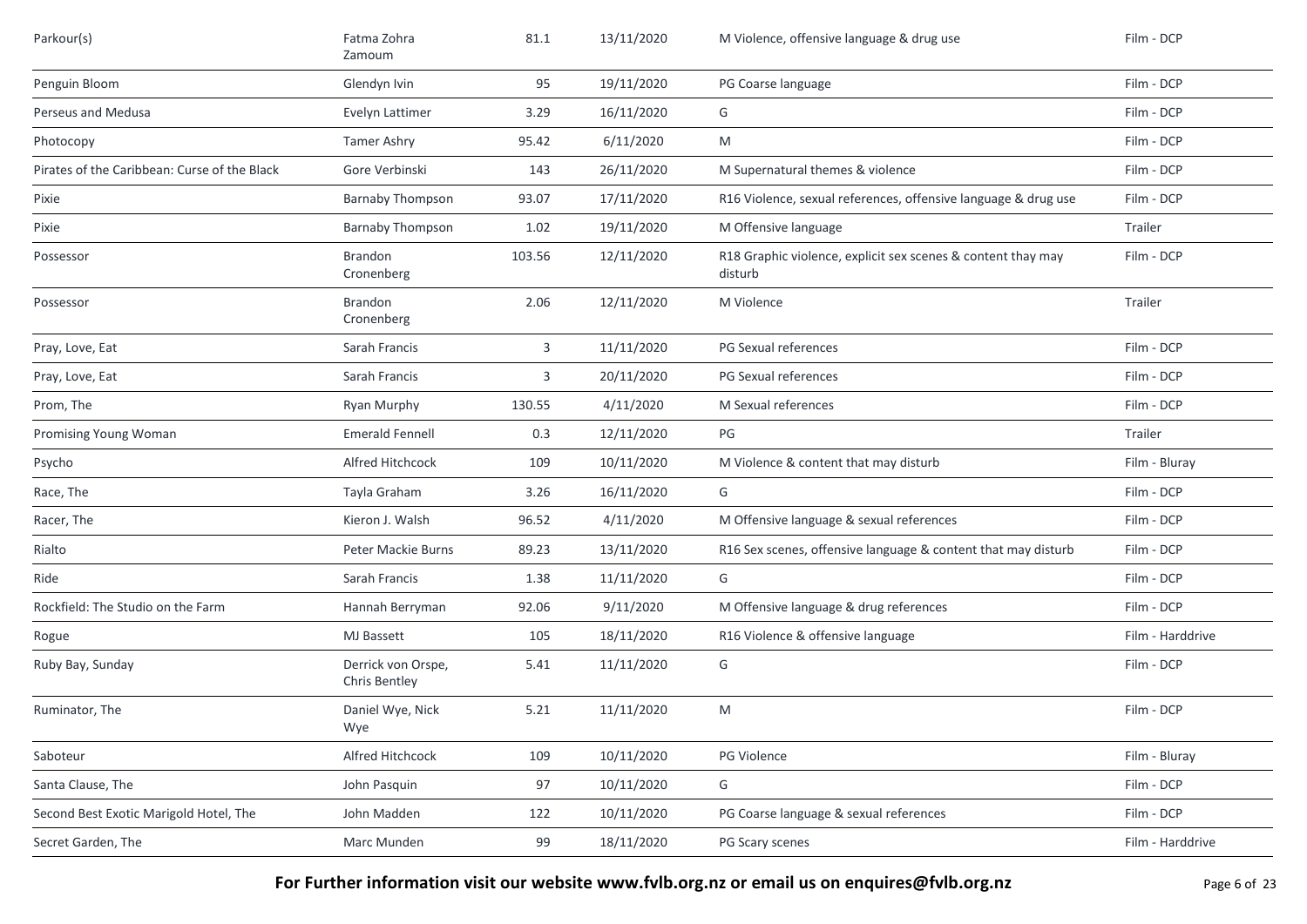| Secret Life of Walter Mitty, The              | <b>Ben Stiller</b>                      | 114    | 3/11/2020  | PG Violence, coarse language & sexual references            | Film - DCP       |
|-----------------------------------------------|-----------------------------------------|--------|------------|-------------------------------------------------------------|------------------|
| SeeingEye Wolf                                | <b>Hazel Twissell</b>                   | 9.55   | 11/11/2020 | PG Coarse language                                          | Film - DCP       |
| Shadow in the Cloud                           | Roseanne Liang                          | 83.03  | 23/11/2020 | R13 Violence, offensive language & content that may disturb | Film - DCP       |
| Shadow of a Doubt (1943)                      | Alfred Hitchcock                        | 108    | 10/11/2020 | PG                                                          | Film - Bluray    |
| Silver Reel Compilation                       | Top of the South<br>Film Festival       | 88.49  | 11/11/2020 | M Violence, offensive language & suicide references         | Film - DCP       |
| Simcat                                        | Andreas Gabriel                         | 3.3    | 11/11/2020 | PG Coarse language                                          | Film - DCP       |
| Simpsons Movie, The                           | David Silverman                         | 87     | 10/11/2020 | PG Coarse language                                          | Film - DCP       |
| Sister Act                                    | Emile Ardolino                          | 100    | 10/11/2020 | PG Low level violence                                       | Film - DCP       |
| Six Minutes to Midnight                       | Andy Goddard                            | 99.21  | 12/11/2020 | M Violence                                                  | Film - DCP       |
| Six Minutes to Midnight                       | Andy Goddard                            | 1.49   | 12/11/2020 | M                                                           | Trailer          |
| Songbird                                      | Adam Mason                              | 2.51   | 10/11/2020 | M                                                           | Trailer          |
| Speed                                         | Jan de Bont                             | 116    | 10/11/2020 | M Violence                                                  | Film - DCP       |
| Spookies                                      | E Joseph, T Doran,<br><b>B</b> Faulkner | 82     | 24/11/2020 | M                                                           | Film - DCP       |
| Stason Jatham                                 | Justin Eade                             | 7.55   | 6/11/2020  | M Violence                                                  | Film - DCP       |
| Stopmotion Animation Films by Takeshi Yashiro | Takeshi Yashiro                         | 106.08 | 13/11/2020 | PG Adult themes                                             | Film - DCP       |
| Stronger Together                             | Stefan Hervals                          | 2.13   | 16/11/2020 | G                                                           | Film - DCP       |
| Summerland                                    | Jessica Swale                           | 99     | 12/11/2020 | PG                                                          | Film - DCP       |
| Summerland                                    | Jessica Swale                           | 2.18   | 17/11/2020 | G                                                           | Trailer          |
| Superintelligence                             | Ben Falcone                             | 2.22   | 12/11/2020 | G                                                           | Trailer          |
| Superintelligence                             | Ben Falcone                             | 106    | 24/11/2020 | PG Coarse language & sexual references                      | Film - DCP       |
| Suraj Pe Mangal Bhari                         | Abhishek Sharma                         | 3.16   | 10/11/2020 | PG                                                          | Trailer          |
| Suraj Pe Mangal Bhari                         | Abhishek Sharma                         | 138.58 | 11/11/2020 | PG Sexual references                                        | Film - DCP       |
| Survivors                                     | <b>Steve Barr</b>                       | 9.57   | 6/11/2020  | M Violence & offensive language                             | Film - DCP       |
| Tagamea / 'Apa Satini / Se'evae tosotoso      | Elisabeth Kumaran                       | 0.54   | 6/11/2020  | G                                                           | Film - DCP       |
| <b>Target Number One</b>                      | Daniel Roby                             | 125    | 18/11/2020 | <b>Refused Classification</b>                               | Film - Harddrive |
| Te Wiki o Te Reo Maori Hangi                  | Rebecca & Craig<br>Shepard              | 15.1   | 16/11/2020 | G                                                           | Film - DCP       |
| Tenet                                         | Christopher Nolan                       | 150    | 18/11/2020 | M Violence & offensive language                             | Film - Harddrive |
|                                               |                                         |        |            |                                                             |                  |

**For Further information visit our website www.fvlb.org.nz or email us on enquires@fvlb.org.nz** Page 7 of 23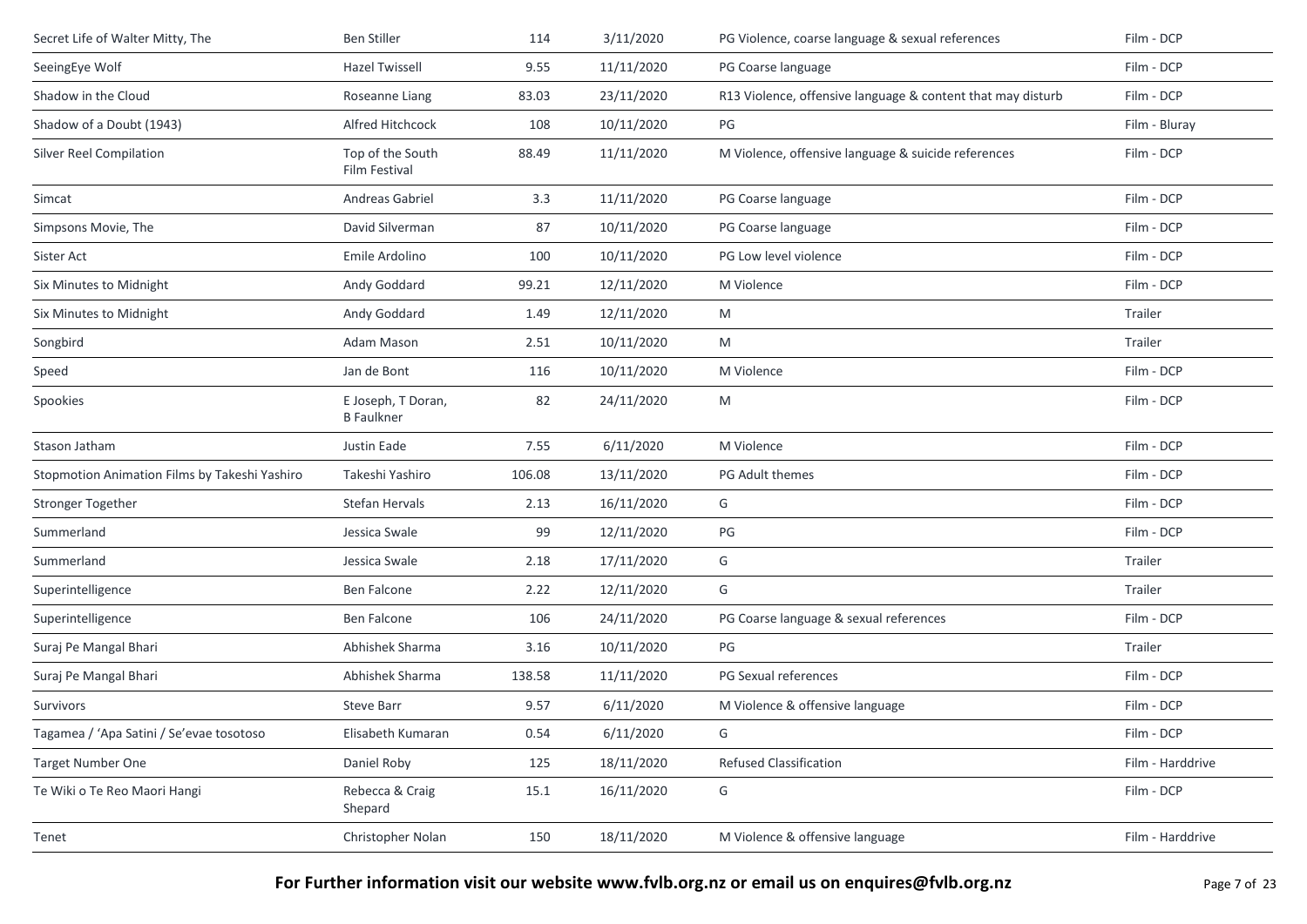| Terminator, The               | James Cameron                  | 107    | 5/11/2020  | M Violence, offensive language & sex scenes             | Film - DCP       |
|-------------------------------|--------------------------------|--------|------------|---------------------------------------------------------|------------------|
| To Sir with Love              | James Clavell                  | 105    | 26/11/2020 | PG                                                      | Film - 35mm      |
| Tom & Jerry                   | <b>Tim Story</b>               | 2.24   | 10/11/2020 | G                                                       | Trailer          |
| <b>Tomorrow Never Dies</b>    | Roger Spottiswoode             | 119    | 5/11/2020  | M Violence                                              | Film - DCP       |
| <b>Trolls World Tour</b>      | Walt Dohrn                     | 90     | 18/11/2020 | G                                                       | Film - Harddrive |
| Two by Two: Overboard         | Toby Genkal, Sean<br>McCormack | 86     | 17/11/2020 | G                                                       | Film - DCP       |
| Unhinged                      | Derrick Borte                  | 92     | 18/11/2020 | R16 Violence, cruelty & offensive language              | Film - Harddrive |
| Violet Evergarden: The Movie  | Taichi Ishidate                | 2.46   | 26/11/2020 | G                                                       | Trailer          |
| Waiting for Guffman           | Christopher Guest              | 84     | 24/11/2020 | M Offensive language                                    | Film - DVD       |
| <b>Wall Street</b>            | Oliver Stone                   | 126    | 10/11/2020 | PG Coarse language                                      | Film - DCP       |
| <b>Warrior Queen</b>          | Swati Bhise                    | 102.38 | 2/11/2020  | M Violence & cruelty                                    | Film - DCP       |
| Weather Forecast, The         | <b>Todd Brodie</b>             | 2.18   | 16/11/2020 | G                                                       | Film - DCP       |
| We're No Angels               | Michael Curtiz                 | 102    | 10/11/2020 | PG                                                      | Film - Bluray    |
| White Line, The               | Desiree Kahikopo               | 100.07 | 13/11/2020 | M Offensive language                                    | Film - DCP       |
| Words on Bathroom Walls       | Thor Freudenthal               | 110    | 17/11/2020 | M Offensive language & sexual references                | Film - DCP       |
| World is Not Enough, The      | Michael Apted                  | 128    | 5/11/2020  | M Violence                                              | Film - DCP       |
| You Only Live Twice           | Lewis Gilbert                  | 117    | 5/11/2020  | PG Violence                                             | Film - DCP       |
| You Will Die at 20            | Amjad Abu Alala                | 101.56 | 27/11/2020 | M Sex scenes                                            | Film - DCP       |
| You, The Choice Of My Parents | Meli Tugota Jr                 | 3.41   | 9/11/2020  | PG                                                      | Film - DCP       |
| Young TS Filmmakers Screening | various                        | 71.51  | 16/11/2020 | PG                                                      | Film - DCP       |
| Yung Lean: In My Head         | Henrik Burman                  | 96.48  | 27/11/2020 | R13 Drug use, offensive language & mental health themes | Film - DCP       |
| Zoning In                     | Gareth Edwards                 | 5.48   | 16/11/2020 | G                                                       | Film - DCP       |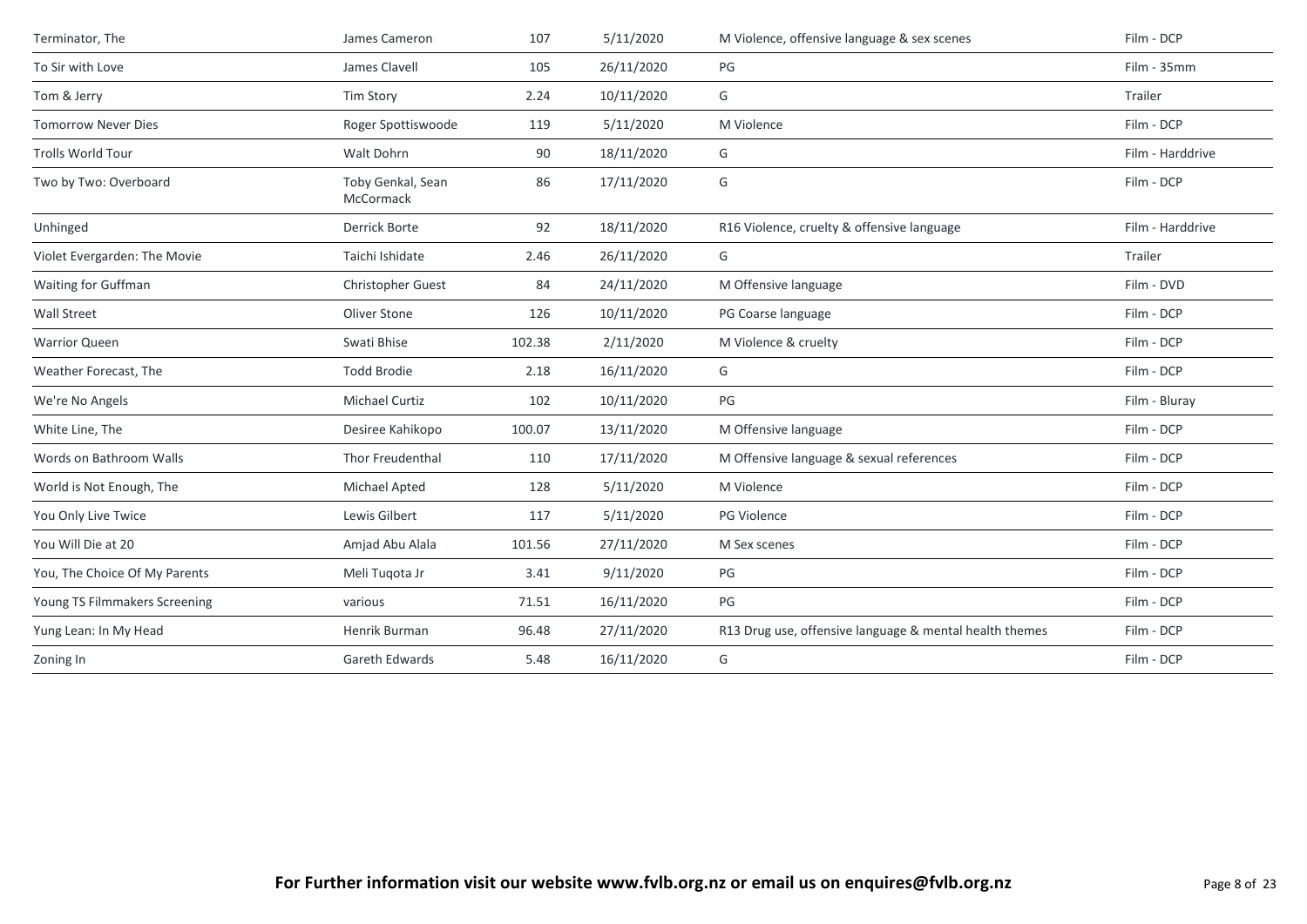| <b>Games</b>         |                                   |                 |                      |                                   |                      |  |  |
|----------------------|-----------------------------------|-----------------|----------------------|-----------------------------------|----------------------|--|--|
| <b>FILM TITLE</b>    | <b>DIRECTOR</b>                   | <b>RUN TIME</b> | <b>DATE APPROVED</b> | <b>DESCRIPTION</b>                | <b>MEDIA NAME</b>    |  |  |
| American Chopper     | Not Stated                        | $\mathbf 0$     | 27/11/2020           | M Violence                        | <b>Computer Game</b> |  |  |
| Empire of Sin        | Not stated                        | 0               | 4/11/2020            | R13 Violence & offensive language | <b>Computer Game</b> |  |  |
| Far Cry Instincts    | Not stated                        | $\mathbf 0$     | 27/11/2020           | R16 Violence & offensive language | <b>Computer Game</b> |  |  |
| Max Payne            | Not stated                        | 0               | 27/11/2020           | R16 Violence & sexual references  | <b>Computer Game</b> |  |  |
| Nioh Collection, The | Sony Interactive<br>Entertainment | 0               | 27/11/2020           | R13 Violence & horror scenes      | <b>Computer Game</b> |  |  |
| XIII                 | Microids                          | $\mathbf 0$     | 4/11/2020            | M Violence                        | <b>Computer Game</b> |  |  |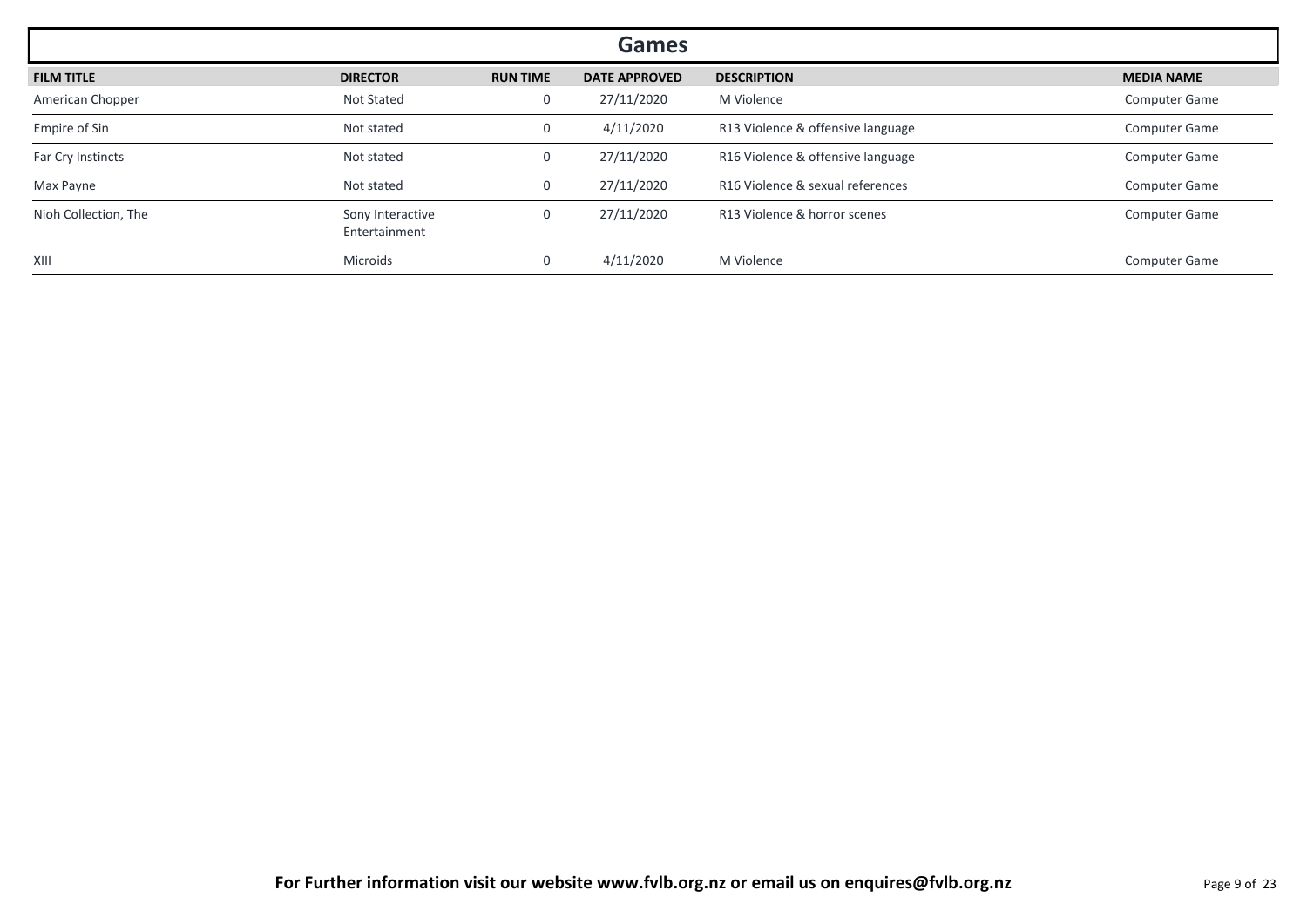| <b>Home Media</b>                             |                                                    |                 |                      |                                                                      |                   |  |  |  |
|-----------------------------------------------|----------------------------------------------------|-----------------|----------------------|----------------------------------------------------------------------|-------------------|--|--|--|
| <b>FILM TITLE</b>                             | <b>DIRECTOR</b>                                    | <b>RUN TIME</b> | <b>DATE APPROVED</b> | <b>DESCRIPTION</b>                                                   | <b>MEDIA NAME</b> |  |  |  |
| 3022                                          | John Suits                                         | 87.38           | 3/11/2020            | M Violence & offensive language                                      | <b>DVD</b>        |  |  |  |
| 84 Charing Cross Road                         | David Jones                                        | 95.2            | 24/11/2020           | PG                                                                   | <b>DVD</b>        |  |  |  |
| Adam                                          | Michael Uppendahl                                  | 96.01           | 12/11/2020           | R16 Sex scenes, offensive language & content that may disturb        | (DVD)             |  |  |  |
| <b>Adam Resurrected</b>                       | Paul Schrader                                      | 106.3           | 18/11/2020           | M Violence, horror scenes & content may disturb                      | Film - Online     |  |  |  |
| Adventure of A.R.I., The: My Robot Friend     | Stephen Shimek                                     | 90.46           | 3/11/2020            | <b>PG Violence</b>                                                   | <b>DVD</b>        |  |  |  |
| Adventure Time Complete Collection 1 - 10     | Larry Leichliter                                   | 3289.25         | 24/11/2020           | PG Violence & coarse language                                        | <b>DVD</b>        |  |  |  |
| African Safari                                | <b>Ben Stassen</b>                                 | 85.57           | 10/11/2020           | G                                                                    | Bluray 3D         |  |  |  |
| After We Collided                             | Roger Kumble                                       | 105             | 13/11/2020           | M Violence, offensive language & sex scenes                          | (Digital DVD)     |  |  |  |
| Agatha Raisin Series 1 3                      | Geoffrey Sax,<br>Roberto Bangura,<br>Paul Harrison | 1095.08         | 3/11/2020            | M Violence, drug use & sexual references                             | <b>DVD</b>        |  |  |  |
| Aladdin And The King Of Thieves/The Return Of | Tad Stones, Toby<br>Shelton                        | 150.37          | 25/11/2020           | G                                                                    | Bluray            |  |  |  |
| An American Pickle                            | <b>Brandon Trost</b>                               | 84.49           | 13/11/2020           | PG Violence & coarse language                                        | Film - Online     |  |  |  |
| Angry Birds Toons: Season 1                   | Kari Juusonen, Eric<br>Guaglione                   | 139.38          | 2/11/2020            | G                                                                    | <b>DVD</b>        |  |  |  |
| Anomaly, The                                  | Noel Clarke                                        | 96.38           | 9/11/2020            | R16 Violence, offensive language & sex scenes                        | Bluray            |  |  |  |
| Antebellum                                    | Gerard Bush,<br>Christopher Renz                   | 105.59          | 13/11/2020           | R16 Violence, cruelty, sexual violence, offensive language & suicide | Film - Online     |  |  |  |
| Arifureta - From Commonplace to World's Stron | Kinji Yoshimoto                                    | 330.41          | 24/11/2020           | R13 Violence & sexual material                                       | Bluray            |  |  |  |
| Arifureta: From Commonplace to World's Strong | Kinji Yoshimoto                                    | 164.56          | 20/11/2020           | R13 Violence & sexual material                                       | Bluray            |  |  |  |
| Arifureta: From Commonplace to World's Strong | Kinji Yoshimoto                                    | 165.45          | 20/11/2020           | R13 Violence & sexual material                                       | Bluray            |  |  |  |
| Arrangement, The Season 1                     | Robert Duncan<br><b>McNeill</b>                    | 438.4           | 2/11/2020            | M Offensive language                                                 | <b>DVD</b>        |  |  |  |
| Art of SelfDefense, The                       | <b>Riley Stearns</b>                               | 104.12          | 18/11/2020           | R16 Violence, cruelty & offensive language                           | <b>DVD</b>        |  |  |  |
| Assistant, The                                | <b>Kitty Green</b>                                 | 83.52           | 18/11/2020           | M Offensive language & sexual themes                                 | <b>DVD</b>        |  |  |  |
| Astro Kid                                     | Eric Tosti                                         | 89              | 27/11/2020           | PG                                                                   | Film - Online     |  |  |  |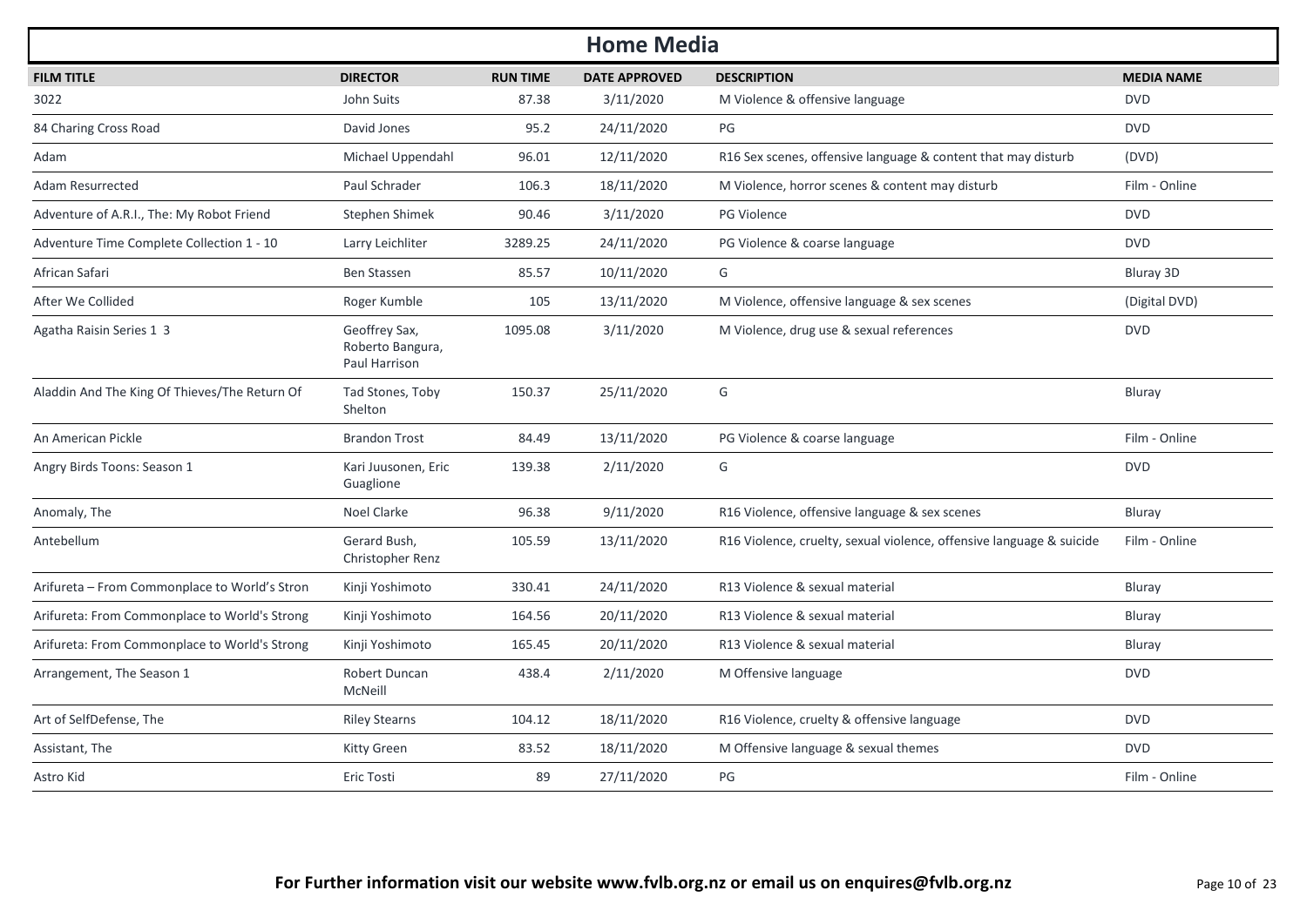| Atlantis: The Lost Empire/Atlantis: Milos Ret | Gary<br>Trousdale/Kirk<br>Wise/Toby<br>Shelton/et al  | 176.07  | 25/11/2020 | PG Violence                                                                               | Bluray           |
|-----------------------------------------------|-------------------------------------------------------|---------|------------|-------------------------------------------------------------------------------------------|------------------|
| Audrey                                        | Helena Coan                                           | 97      | 24/11/2020 | PG Coarse language                                                                        | Film - Online    |
| Aurora Teagarden Mysteries Collection 1 3, T  | Mark Jean, Martin<br>Wood, Michael<br>Robison         | 1022.01 | 24/11/2020 | M Violence                                                                                | <b>DVD</b>       |
| Australian Dream, The                         | Daniel Gordon                                         | 105.08  | 23/11/2020 | M Offensive language                                                                      | (DVD)            |
| Babe - Pig in the City                        | George Miller                                         | 91.51   | 2/11/2020  | G                                                                                         | <b>DVD</b>       |
| Baby, Done                                    | <b>Curtis Vowell</b>                                  | 87.25   | 17/11/2020 | M Offensive language, sexual references & drug use                                        | <b>DVD</b>       |
| Baby, Done                                    | <b>Curtis Vowell</b>                                  | 91      | 27/11/2020 | M Offensive language, sexual references & drug use                                        | Film - Online    |
| <b>Badland</b>                                | Justin Lee                                            | 112.25  | 3/11/2020  | M Violence & offensive language                                                           | <b>DVD</b>       |
| Bait                                          | Mark Jenkin                                           | 174.01  | 18/11/2020 | M Violence, sexual references & offensive language                                        | Bluray/DVD       |
| Balto                                         | Simon Wells                                           | 74.27   | 2/11/2020  | G                                                                                         | <b>DVD</b>       |
| Bates Motel Season One & Two                  | <b>Tucker Gates</b>                                   | 840.08  | 6/11/2020  | <b>Refused Classification</b>                                                             | Bluray           |
| Bee Gees: How Can You Mend a Broken Heart     | <b>Frank Marshall</b>                                 | 107     | 24/11/2020 | M Offensive language                                                                      | Film - Online    |
| Before I Go                                   | Mika Tran                                             | 15      | 24/11/2020 | M Offensive language                                                                      | Film - Online    |
| Benny Hill Annuals 1980-1989                  | Claude Le Twit                                        | 1082.57 | 25/11/2020 | M Violence, sexual references & nudity                                                    | <b>DVD</b>       |
| Better Call Saul: Season 5                    | Various                                               | 501.37  | 17/11/2020 | M Violence, offensive language, sexual references, drug use &<br>content that may disturb | <b>DVD</b>       |
| Better Call Saul: Season 5                    | Various                                               | 522.58  | 18/11/2020 | M Violence, offensive language, sexual references, drug use &<br>content that may disturb | Bluray           |
| Beverly Hills Cop                             | <b>Martin Brest</b>                                   | 210.04  | 3/11/2020  | M Violence & offensive language                                                           | Bluray 4K/Bluray |
| Bill and Ted: Face the Music                  | Dean Parisot                                          | 92      | 10/11/2020 | PG Violence & coarse language                                                             | Film - Online    |
| Bill and Ted: Face the Music                  | Dean Parisot                                          | 91.27   | 27/11/2020 | PG Violence & coarse language                                                             | Bluray           |
| Bill and Ted: Face the Music                  | Dean Parisot                                          | 87.43   | 27/11/2020 | PG Violence & coarse language                                                             | <b>DVD</b>       |
| <b>Bill Series 7</b>                          | Graham Theakston,<br>Stuart Urban, John<br>Strickland | 2580.36 | 25/11/2020 | M Drug use & violence                                                                     | <b>DVD</b>       |
| <b>Bill Series 8</b>                          | Derek Lister, Bill<br>Pryde, Laura Sims               | 2537.08 | 23/11/2020 | M Violence, nudity, drug references & sexual references                                   | <b>DVD</b>       |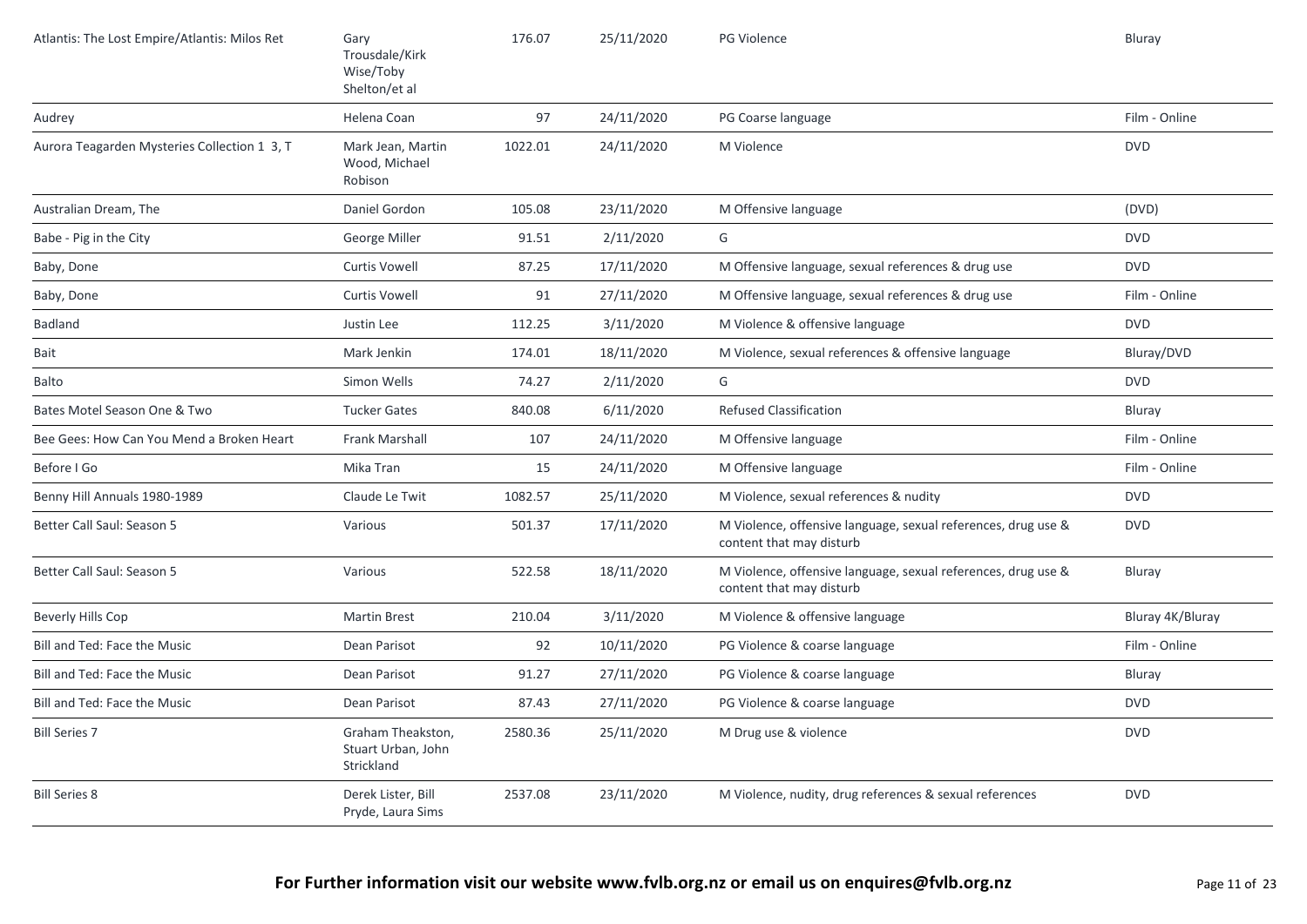| Blaze and the Monster Machines: Fired Up      | Miguel Martinez-<br>Joffre/Shane<br>Poettcker              | 84.49  | 2/11/2020  | G                                                                   | <b>DVD</b>    |
|-----------------------------------------------|------------------------------------------------------------|--------|------------|---------------------------------------------------------------------|---------------|
| Blaze and the Monster Machines: Race to the T | Wade Cress/Miguel<br>Martinez-Joffre et<br>al              | 88.09  | 2/11/2020  | G                                                                   | <b>DVD</b>    |
| <b>Blood and Money</b>                        | John Barr                                                  | 86.02  | 12/11/2020 | R13 Violence & offensive language                                   | (DVD)         |
| Bonanza Seasons 1 4                           | Edward Ludwig,<br>Christian Nyby,<br>Paul Landres          | 6624   | 16/11/2020 | M Adult themes                                                      | <b>DVD</b>    |
| Boris Karloff Collection, The                 | Various                                                    | 289.14 | 2/11/2020  | M Violence                                                          | <b>DVD</b>    |
| Broadchurch                                   | James Strong                                               | 375.14 | 16/11/2020 | M Violence, sexual references & offensive language                  | <b>DVD</b>    |
| <b>Broadchurch Series 2</b>                   | James Strong /<br>Jessica Hobbs/<br>Jonathan Teplitzky     | 366.46 | 16/11/2020 | M Violence, offensive language & sex scenes                         | <b>DVD</b>    |
| <b>Broadchurch Series 3</b>                   | Paul Andrew<br>Williams/Daniel<br>Nettheim/Lewis<br>Arnold | 370.59 | 16/11/2020 | M Violence, sexual violence, sexual references & offensive language | <b>DVD</b>    |
| Brother Bear/Brother Bear 2                   | Aaron Blaise/Ben<br>Gluck                                  | 158.19 | 25/11/2020 | G                                                                   | Bluray        |
| <b>Cant Help Singing</b>                      | Frank Ryan                                                 | 90.2   | 24/11/2020 | G                                                                   | <b>DVD</b>    |
| Cat Stevens: Tea For The Tillerman Super Delu | Unknown                                                    | 60.53  | 27/11/2020 | G                                                                   | Bluray/CD     |
| Cats & Dogs 3: Paws Unite                     | Sean McNamara                                              | 84.07  | 5/11/2020  | G                                                                   | Film - Online |
| Cats & Dogs 3: Paws Unite                     | Sean McNamara                                              | 84.41  | 17/11/2020 | G                                                                   | <b>DVD</b>    |
| Chamber, The                                  | <b>Ben Parker</b>                                          | 90.08  | 9/11/2020  | <b>Refused Classification</b>                                       | Bluray        |
| <b>Charlotte Complete Series</b>              | Yoshiyuki Asai                                             | 314.12 | 16/11/2020 | M Supernatural themes & violence                                    | Bluray        |
| <b>Charlotte Complete Series</b>              | Yoshiyuki Asai                                             | 314.12 | 16/11/2020 | M Supernatural themes & violence                                    | <b>DVD</b>    |
| Children of the Sea                           | Ayumu Watanabe                                             | 111.34 | 3/11/2020  | PG Coarse language                                                  | <b>DVD</b>    |
| Children of the Sea                           | Ayumu Watanabe                                             | 111.4  | 3/11/2020  | PG Coarse language                                                  | Bluray        |
| Children of the Sea                           | Ayumu Watanabe                                             | 111    | 10/11/2020 | PG Coarse language                                                  | Film - Online |
| Christmas Collection Double Pack: Christmas L | Michael M. Scott,<br>John Kent Harrison                    | 184.29 | 25/11/2020 | PG                                                                  | <b>DVD</b>    |
| Christmas Movie Collection Vol 1              | Various                                                    | 329.32 | 2/11/2020  | PG Violence, coarse language & sexual references                    | <b>DVD</b>    |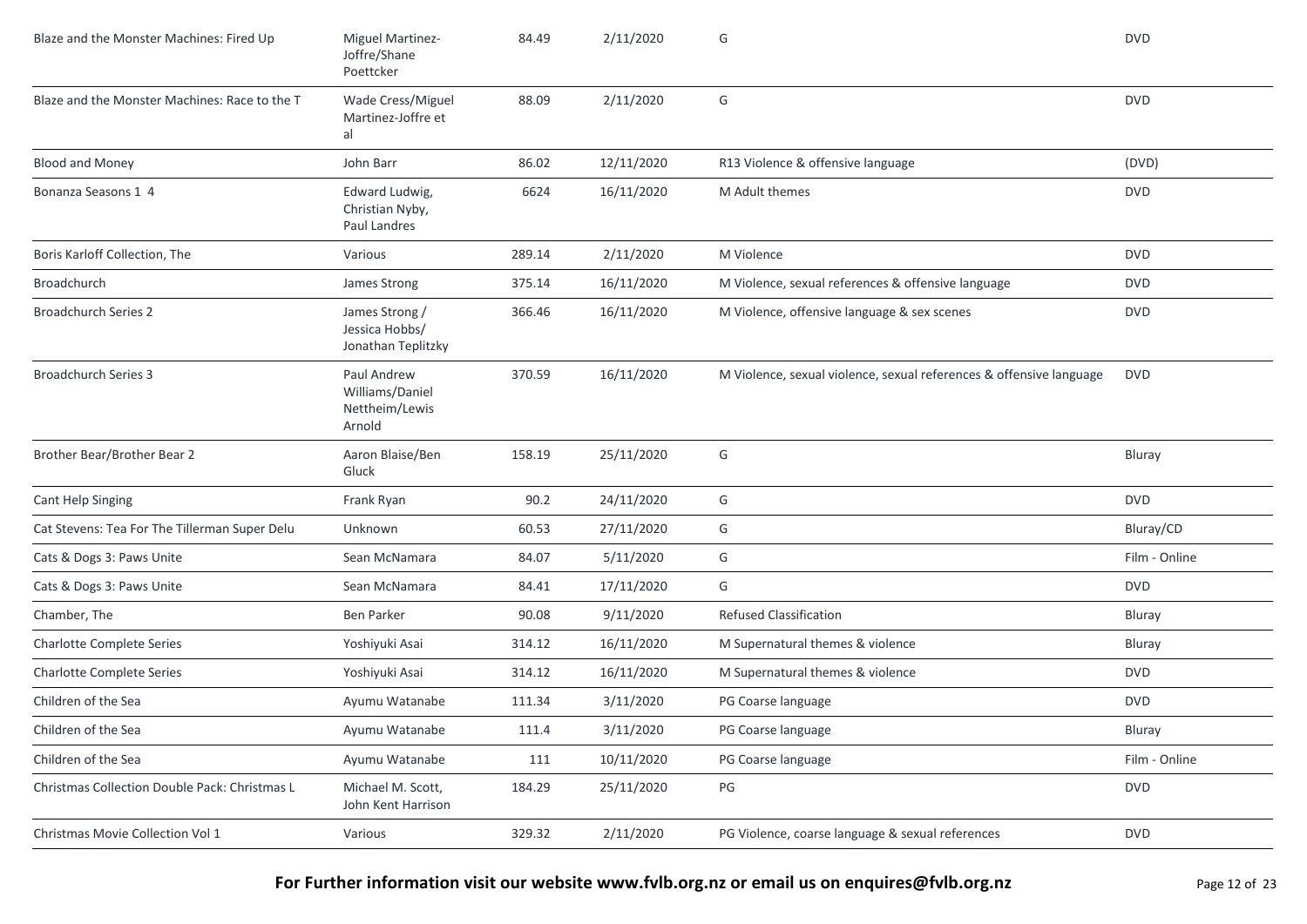| Christmas Movie Collection Vol 2             | Various                                              | 361.5  | 2/11/2020  | G                                                            | <b>DVD</b>       |
|----------------------------------------------|------------------------------------------------------|--------|------------|--------------------------------------------------------------|------------------|
| Christmas Movie Collection Vol 3             | Various                                              | 347.4  | 2/11/2020  | PG Violence & coarse language                                | <b>DVD</b>       |
| Christmas Movie Collection Vol 4             | Various                                              | 352    | 17/11/2020 | PG                                                           | <b>DVD</b>       |
| Cinderella II/Cinderella III                 | John Kafka, Frank<br>Nissen                          | 147.24 | 25/11/2020 | G                                                            | Bluray           |
| Coming to America                            | John Landis                                          | 233.3  | 3/11/2020  | M Offensive language                                         | Bluray 4K/Bluray |
| Contamination: Virus 21                      | Daniel H. Torrado                                    | 87.01  | 23/11/2020 | R13 Violence, horror scenes & offensive language             | (DVD)            |
| Criminal Minds: Season 15                    | Various                                              | 404.58 | 9/11/2020  | R16 Violence, sexual themes & content that may disturb       | <b>DVD</b>       |
| Criminal Minds: Season 15 (Disc 1)           | Nelson McCormick<br>et al.                           | 161.14 | 3/11/2020  | R16 Violence, sexual themes & content that may disturb       | <b>DVD</b>       |
| Criminal Minds: Season 15 (Disc 2)           | Diana Valentine,<br>Marcus Stokes,<br>Rachel Feldman | 121.14 | 3/11/2020  | R16 Violence & content that may disturb                      | <b>DVD</b>       |
| Criminal Minds: Season 15 (Disc 3)           | Alec Smight, Sharat<br>Raju, Glenn<br>Kershaw        | 122.3  | 6/11/2020  | R16 Violence & content that may disturb                      | <b>DVD</b>       |
| Cut Throat City                              | <b>RZA</b>                                           | 118.18 | 3/11/2020  | R16 Violence, offensive language, drug use & sexual material | <b>DVD</b>       |
| Deerskin                                     | Quentin Dupieux                                      | 76.32  | 24/11/2020 | R16 Strong violence & offensive language                     | <b>DVD</b>       |
| Deerskin                                     | <b>Quentin Dupieux</b>                               | 76.36  | 24/11/2020 | R16 Strong violence & offensive language                     | Bluray           |
| Des                                          | Lewis Arnold                                         | 141.11 | 17/11/2020 | M Violence & offensive language                              | <b>DVD</b>       |
| Despicable Me                                | Chris<br>Renaud/Pierre<br>Coffin                     | 90.5   | 2/11/2020  | <b>PG Violence</b>                                           | <b>DVD</b>       |
| Despicable Me/Despicable Me 2                | Pierre Coffin / Chris<br>Renaud                      | 184.55 | 2/11/2020  | PG Violence                                                  | <b>DVD</b>       |
| Dick Emery: Thames Television Specials       | Keith Beckett et al                                  | 155.15 | 27/11/2020 | PG                                                           | <b>DVD</b>       |
| Digimon Adventure: Last Evolution Kizuna     | Tomohisa Taguchi                                     | 95     | 27/11/2020 | <b>PG Violence</b>                                           | Film - Online    |
| Dindon, Le                                   | Jalil Lespert                                        | 85.23  | 9/11/2020  | PG Violence, coarse language & sexual references             | Film - Online    |
| Disney Classics Complete 57 Movie Collection | Various                                              | 4683   | 12/11/2020 | PG Violence & scary scenes                                   | <b>DVD</b>       |
| Disney Classics Complete 57 Movie Collection | Various                                              | 4806   | 12/11/2020 | PG Violence & scary scenes                                   | Bluray           |
| Doctor Who Fury from the Deep                | Luke Marcatili,<br><b>Gary Russell</b>               | 304.33 | 3/11/2020  | <b>PG Violence</b>                                           | <b>DVD</b>       |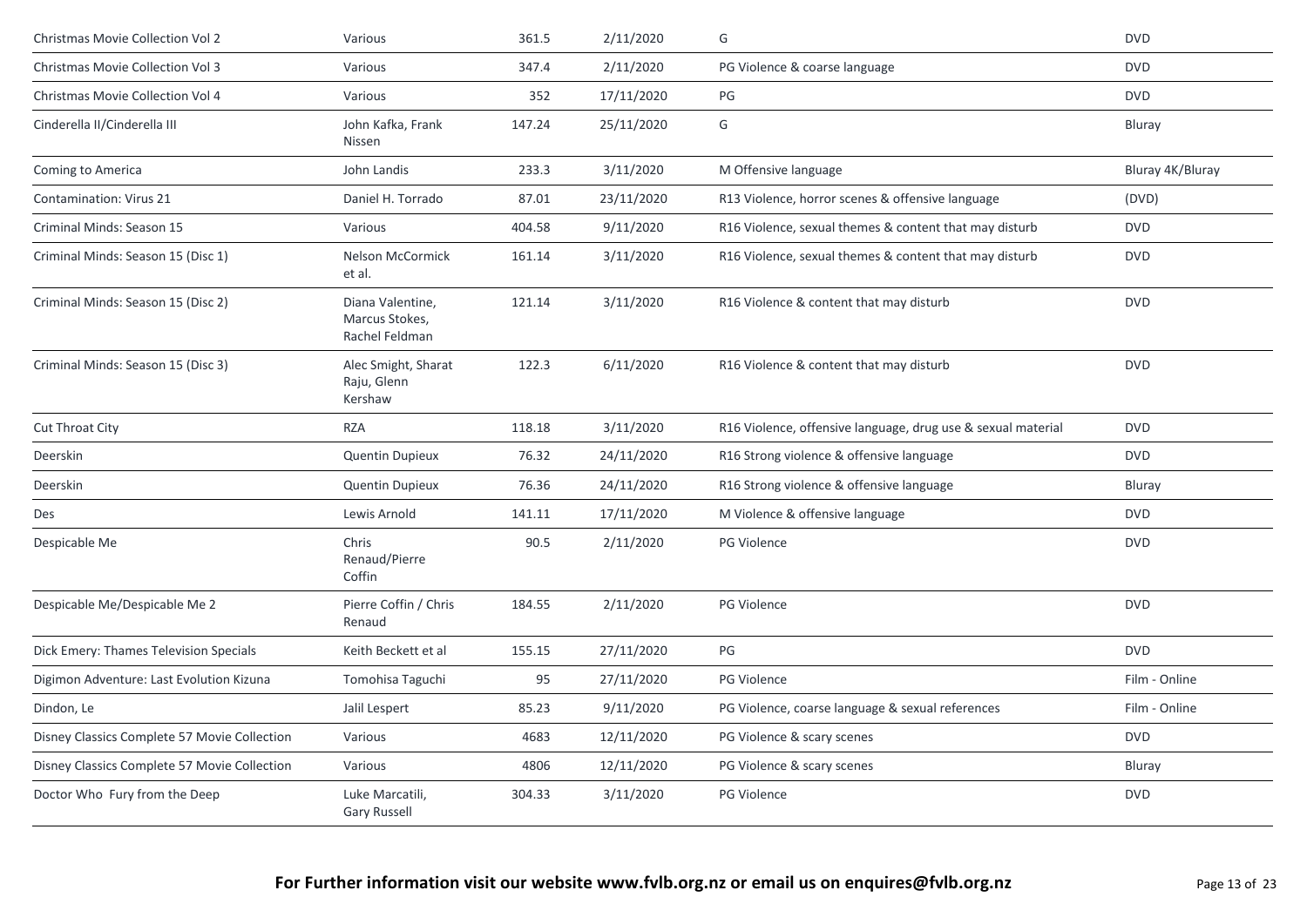| Doctor Who Fury from the Deep                 | Luke Marcatili,<br><b>Gary Russell</b>                  | 443.32  | 16/11/2020 | PG Violence                                                                | Bluray        |
|-----------------------------------------------|---------------------------------------------------------|---------|------------|----------------------------------------------------------------------------|---------------|
| Dora The Explorer Doras Fantastic Gymnastics  | Not Stated                                              | 92.2    | 2/11/2020  | G                                                                          | <b>DVD</b>    |
| Dr Stone Season 1 Part 1                      | Shinya lino                                             | 865.54  | 27/11/2020 | M Violence                                                                 | <b>DVD</b>    |
| Drone, The                                    | Jordan Rubin                                            | 81.56   | 2/11/2020  | R16 Violence, offensive language, sex scenes & content that may<br>disturb | (DVD)         |
| Duck Duck Goose                               | Christopher Jenkins                                     | 87.37   | 2/11/2020  | PG Violence & coarse language                                              | <b>DVD</b>    |
| Ellie & Abbie (& Ellies Dead Aunt)            | Monica Zanetti                                          | 82.12   | 3/11/2020  | M Offensive language & sexual references                                   | Film - Online |
| Endless Summer, The                           | <b>Bruce Brown</b>                                      | 90      | 27/11/2020 | G                                                                          | Film - Online |
| Ensemble Stars! Part 1                        | Yasufumi Soejima,<br>Mazakazu Hishida                   | 578.28  | 27/11/2020 | PG Violence & coarse language                                              | Bluray        |
| Eric Claptons Crossroads Guitar Festival 2019 | Martyn Atkins                                           | 269.06  | 19/11/2020 | G                                                                          | Bluray        |
| Eric Claptons Crossroads Guitar Festival 2019 | Martyn Atkins                                           | 268.51  | 24/11/2020 | G                                                                          | <b>DVD</b>    |
| Evil: Season 1                                | Robert King et al                                       | 553.04  | 24/11/2020 | R13 Violence, horror, sex scenes & cruelty                                 | <b>DVD</b>    |
| Evil: Season 1 (Disc 1)                       | Robert King et al.                                      | 171.09  | 23/11/2020 | R13 Violence, horror & cruelty                                             | <b>DVD</b>    |
| Evil: Season 1 (Disc 2)                       | Tess Malone et al.                                      | 211.43  | 24/11/2020 | R13 Violence, horror & sex scenes                                          | <b>DVD</b>    |
| Evil: Season 1 (Disc 3)                       | John Dahl et al.                                        | 170.12  | 24/11/2020 | R13 Violence, horror & cruelty                                             | <b>DVD</b>    |
| Expanse, The: Seasons 1 3                     | Terry Mcdonough,<br>Jeff Woolnough,<br>Robert Lieberman | 1555.44 | 17/11/2020 | R13 Violence, offensive language, sex scenes & content that may<br>disturb | <b>DVD</b>    |
| Expanse, The: Seasons 1 3                     | Terry Mcdonough,<br>Jeff Woolnough,<br>Robert Lieberman | 1555.44 | 17/11/2020 | R13 Violence, offensive language, sex scenes & content that may<br>disturb | Bluray        |
| Fantasia 2000                                 | <b>Hendel Butoy</b>                                     | 74.31   | 25/11/2020 | G                                                                          | Bluray        |
| Feels Good Man                                | Arthur Jones                                            | 94      | 10/11/2020 | M Violence, offensive language & content that may offend                   | Film - Online |
| Fight, The                                    | Eli Despres, Josh<br>Kriegman, Elyse<br>Steinberg       | 98      | 27/11/2020 | M Offensive language                                                       | Film - Online |
| Fox and the Hound/Fox and the Hound 2         | Various                                                 | 152     | 25/11/2020 | G                                                                          | Bluray        |
| Gamemaster                                    | Charles Mruz                                            | 96      | 10/11/2020 | PG Coarse language & sexual references                                     | Film - Online |
| Garage Sale Mysteries The Ultimate Collectio  | Peter Deluise, Neill<br>Fearnley, Norma<br>Bailey       | 1391.09 | 16/11/2020 | M Violence                                                                 | <b>DVD</b>    |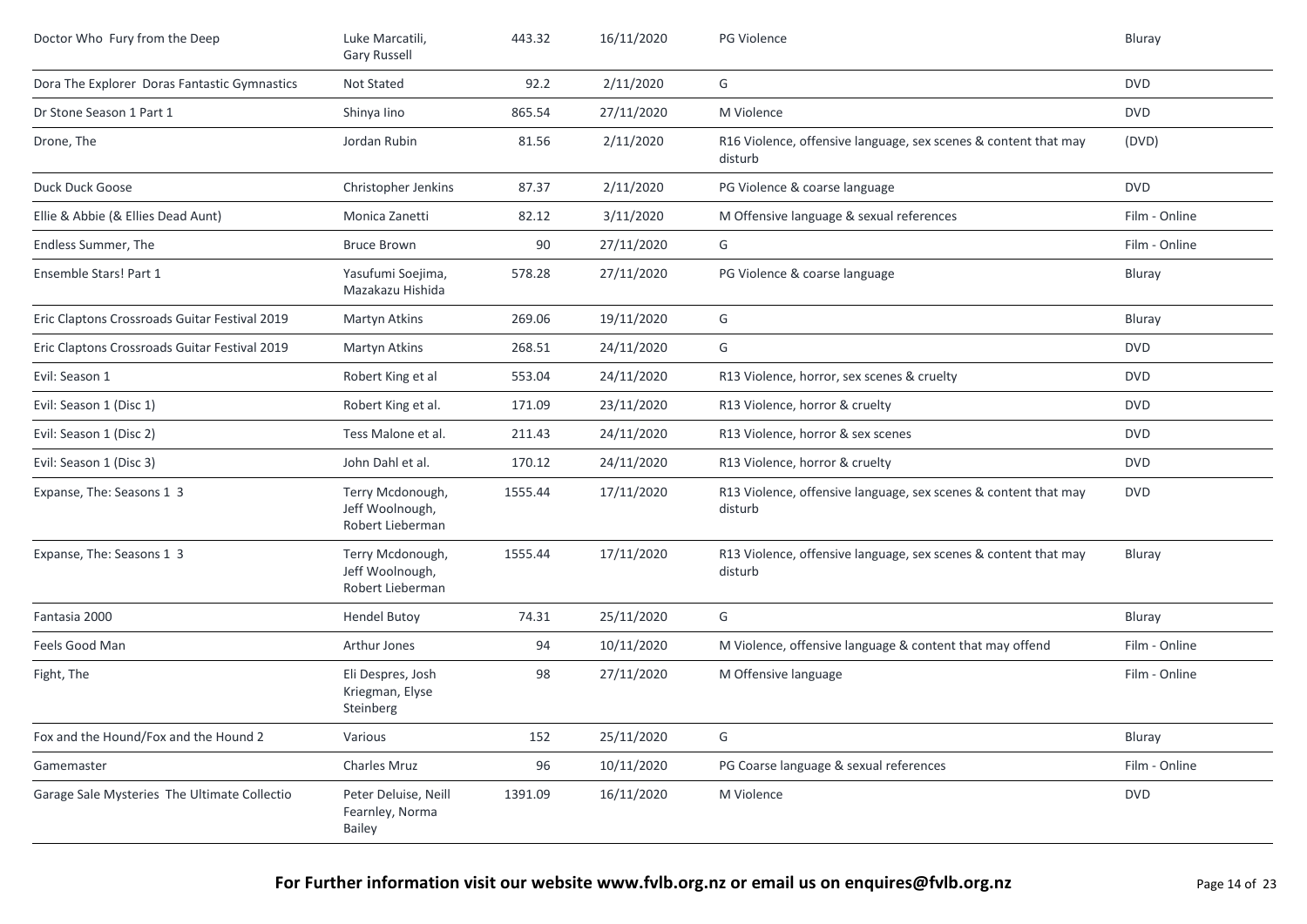| Film - Online<br>Greenland<br>Ric Roman Waugh<br>119.3<br>5/11/2020<br>R13 Violence & content that may disturb<br>M Violence, sexual references & content that may disturb<br>Greys Anatomy: Season 16<br>Various<br>863.39<br>4/11/2020<br><b>DVD</b><br>Jesse Williams,<br>123.49<br>3/11/2020<br><b>DVD</b><br>Greys Anatomy: Season 16 (Disc 4)<br>M Content may disturb<br>Gregory T. Evans,<br>Linda Klein<br>122.58<br>3/11/2020<br><b>DVD</b><br>Greys Anatomy: Season 16 (Disc 5)<br>Debbie Allen,<br>M Violence & content that may disturb<br>Michael Watkins,<br>Kevin McKidd<br><b>DVD</b><br>Greys Anatomy: Season 16 (Disc 6)<br>Allison Liddi-<br>123.18<br>3/11/2020<br>M Content may disturb<br>Brown, Michael<br>Watkins, Deborah<br>M.P<br>Marc Buckland /<br>6/11/2020<br>R16 Violence & horror<br>Grimm Season 1 3 Collection<br>2934.24<br>Bluray<br>Norberto Barba<br>Norberto Barba<br>944.57<br>6/11/2020<br>Refused Classification<br>Grimm Season Four<br>Bluray<br>82<br><b>Half Baked</b><br><b>Tamra Davis</b><br>24/11/2020<br>R16 Offensive language<br>Bluray<br>G<br><b>DVD</b><br>Hallmark Christmas Collection Eight: Crown fo<br>Mariah Carey, Alex<br>256<br>25/11/2020<br>Zamm, Tibor Takács<br>25/11/2020<br>G<br><b>DVD</b><br>Hallmark Christmas Collection Eleven: Christm<br>Michael Robison,<br>257.43<br>Terry Ingram, Paul<br>Ziller<br>G<br><b>DVD</b><br>Hallmark Christmas Collection Nine: Song for<br>R.C. Newey,<br>255.37<br>25/11/2020<br>Monika Mitchell,<br><b>Bradley Walsh</b><br>Hallmark Christmas Collection Ten: Santas Sec<br>25/11/2020<br>G<br><b>DVD</b><br>David Winning,<br>259.48<br>Graeme Campbell,<br>Amanda Tapping<br>G<br>Hallmark Collection Ten: Just Add Romance / S<br>250.29<br>25/11/2020<br><b>DVD</b><br>Terry Ingram,<br>Steven R. Monroe,<br>Gary Yates<br>109.04<br>16/11/2020<br>R16 Sex scenes, sexual references & offensive language<br>Film - Online<br>Hooking Up<br>Nico Raineau<br>Hotel Transylvania<br>Genndy<br>87.46<br>2/11/2020<br><b>DVD</b><br>PG Some scenes may scare very young children<br>Tartakovsky<br>G<br>House Of Cardin<br>P. David Ebersole,<br>24/11/2020<br><b>DVD</b><br>101.32<br><b>Todd Hughes</b> | Gene Generation, The | Pearry Teo | 91.42 | 18/11/2020 | R16 Violence & offensive language | Film - Online |
|-----------------------------------------------------------------------------------------------------------------------------------------------------------------------------------------------------------------------------------------------------------------------------------------------------------------------------------------------------------------------------------------------------------------------------------------------------------------------------------------------------------------------------------------------------------------------------------------------------------------------------------------------------------------------------------------------------------------------------------------------------------------------------------------------------------------------------------------------------------------------------------------------------------------------------------------------------------------------------------------------------------------------------------------------------------------------------------------------------------------------------------------------------------------------------------------------------------------------------------------------------------------------------------------------------------------------------------------------------------------------------------------------------------------------------------------------------------------------------------------------------------------------------------------------------------------------------------------------------------------------------------------------------------------------------------------------------------------------------------------------------------------------------------------------------------------------------------------------------------------------------------------------------------------------------------------------------------------------------------------------------------------------------------------------------------------------------------------------------------------------------------------------------------------------------------------------------------------------------|----------------------|------------|-------|------------|-----------------------------------|---------------|
|                                                                                                                                                                                                                                                                                                                                                                                                                                                                                                                                                                                                                                                                                                                                                                                                                                                                                                                                                                                                                                                                                                                                                                                                                                                                                                                                                                                                                                                                                                                                                                                                                                                                                                                                                                                                                                                                                                                                                                                                                                                                                                                                                                                                                             |                      |            |       |            |                                   |               |
|                                                                                                                                                                                                                                                                                                                                                                                                                                                                                                                                                                                                                                                                                                                                                                                                                                                                                                                                                                                                                                                                                                                                                                                                                                                                                                                                                                                                                                                                                                                                                                                                                                                                                                                                                                                                                                                                                                                                                                                                                                                                                                                                                                                                                             |                      |            |       |            |                                   |               |
|                                                                                                                                                                                                                                                                                                                                                                                                                                                                                                                                                                                                                                                                                                                                                                                                                                                                                                                                                                                                                                                                                                                                                                                                                                                                                                                                                                                                                                                                                                                                                                                                                                                                                                                                                                                                                                                                                                                                                                                                                                                                                                                                                                                                                             |                      |            |       |            |                                   |               |
|                                                                                                                                                                                                                                                                                                                                                                                                                                                                                                                                                                                                                                                                                                                                                                                                                                                                                                                                                                                                                                                                                                                                                                                                                                                                                                                                                                                                                                                                                                                                                                                                                                                                                                                                                                                                                                                                                                                                                                                                                                                                                                                                                                                                                             |                      |            |       |            |                                   |               |
|                                                                                                                                                                                                                                                                                                                                                                                                                                                                                                                                                                                                                                                                                                                                                                                                                                                                                                                                                                                                                                                                                                                                                                                                                                                                                                                                                                                                                                                                                                                                                                                                                                                                                                                                                                                                                                                                                                                                                                                                                                                                                                                                                                                                                             |                      |            |       |            |                                   |               |
|                                                                                                                                                                                                                                                                                                                                                                                                                                                                                                                                                                                                                                                                                                                                                                                                                                                                                                                                                                                                                                                                                                                                                                                                                                                                                                                                                                                                                                                                                                                                                                                                                                                                                                                                                                                                                                                                                                                                                                                                                                                                                                                                                                                                                             |                      |            |       |            |                                   |               |
|                                                                                                                                                                                                                                                                                                                                                                                                                                                                                                                                                                                                                                                                                                                                                                                                                                                                                                                                                                                                                                                                                                                                                                                                                                                                                                                                                                                                                                                                                                                                                                                                                                                                                                                                                                                                                                                                                                                                                                                                                                                                                                                                                                                                                             |                      |            |       |            |                                   |               |
|                                                                                                                                                                                                                                                                                                                                                                                                                                                                                                                                                                                                                                                                                                                                                                                                                                                                                                                                                                                                                                                                                                                                                                                                                                                                                                                                                                                                                                                                                                                                                                                                                                                                                                                                                                                                                                                                                                                                                                                                                                                                                                                                                                                                                             |                      |            |       |            |                                   |               |
|                                                                                                                                                                                                                                                                                                                                                                                                                                                                                                                                                                                                                                                                                                                                                                                                                                                                                                                                                                                                                                                                                                                                                                                                                                                                                                                                                                                                                                                                                                                                                                                                                                                                                                                                                                                                                                                                                                                                                                                                                                                                                                                                                                                                                             |                      |            |       |            |                                   |               |
|                                                                                                                                                                                                                                                                                                                                                                                                                                                                                                                                                                                                                                                                                                                                                                                                                                                                                                                                                                                                                                                                                                                                                                                                                                                                                                                                                                                                                                                                                                                                                                                                                                                                                                                                                                                                                                                                                                                                                                                                                                                                                                                                                                                                                             |                      |            |       |            |                                   |               |
|                                                                                                                                                                                                                                                                                                                                                                                                                                                                                                                                                                                                                                                                                                                                                                                                                                                                                                                                                                                                                                                                                                                                                                                                                                                                                                                                                                                                                                                                                                                                                                                                                                                                                                                                                                                                                                                                                                                                                                                                                                                                                                                                                                                                                             |                      |            |       |            |                                   |               |
|                                                                                                                                                                                                                                                                                                                                                                                                                                                                                                                                                                                                                                                                                                                                                                                                                                                                                                                                                                                                                                                                                                                                                                                                                                                                                                                                                                                                                                                                                                                                                                                                                                                                                                                                                                                                                                                                                                                                                                                                                                                                                                                                                                                                                             |                      |            |       |            |                                   |               |
|                                                                                                                                                                                                                                                                                                                                                                                                                                                                                                                                                                                                                                                                                                                                                                                                                                                                                                                                                                                                                                                                                                                                                                                                                                                                                                                                                                                                                                                                                                                                                                                                                                                                                                                                                                                                                                                                                                                                                                                                                                                                                                                                                                                                                             |                      |            |       |            |                                   |               |
|                                                                                                                                                                                                                                                                                                                                                                                                                                                                                                                                                                                                                                                                                                                                                                                                                                                                                                                                                                                                                                                                                                                                                                                                                                                                                                                                                                                                                                                                                                                                                                                                                                                                                                                                                                                                                                                                                                                                                                                                                                                                                                                                                                                                                             |                      |            |       |            |                                   |               |
|                                                                                                                                                                                                                                                                                                                                                                                                                                                                                                                                                                                                                                                                                                                                                                                                                                                                                                                                                                                                                                                                                                                                                                                                                                                                                                                                                                                                                                                                                                                                                                                                                                                                                                                                                                                                                                                                                                                                                                                                                                                                                                                                                                                                                             |                      |            |       |            |                                   |               |
|                                                                                                                                                                                                                                                                                                                                                                                                                                                                                                                                                                                                                                                                                                                                                                                                                                                                                                                                                                                                                                                                                                                                                                                                                                                                                                                                                                                                                                                                                                                                                                                                                                                                                                                                                                                                                                                                                                                                                                                                                                                                                                                                                                                                                             |                      |            |       |            |                                   |               |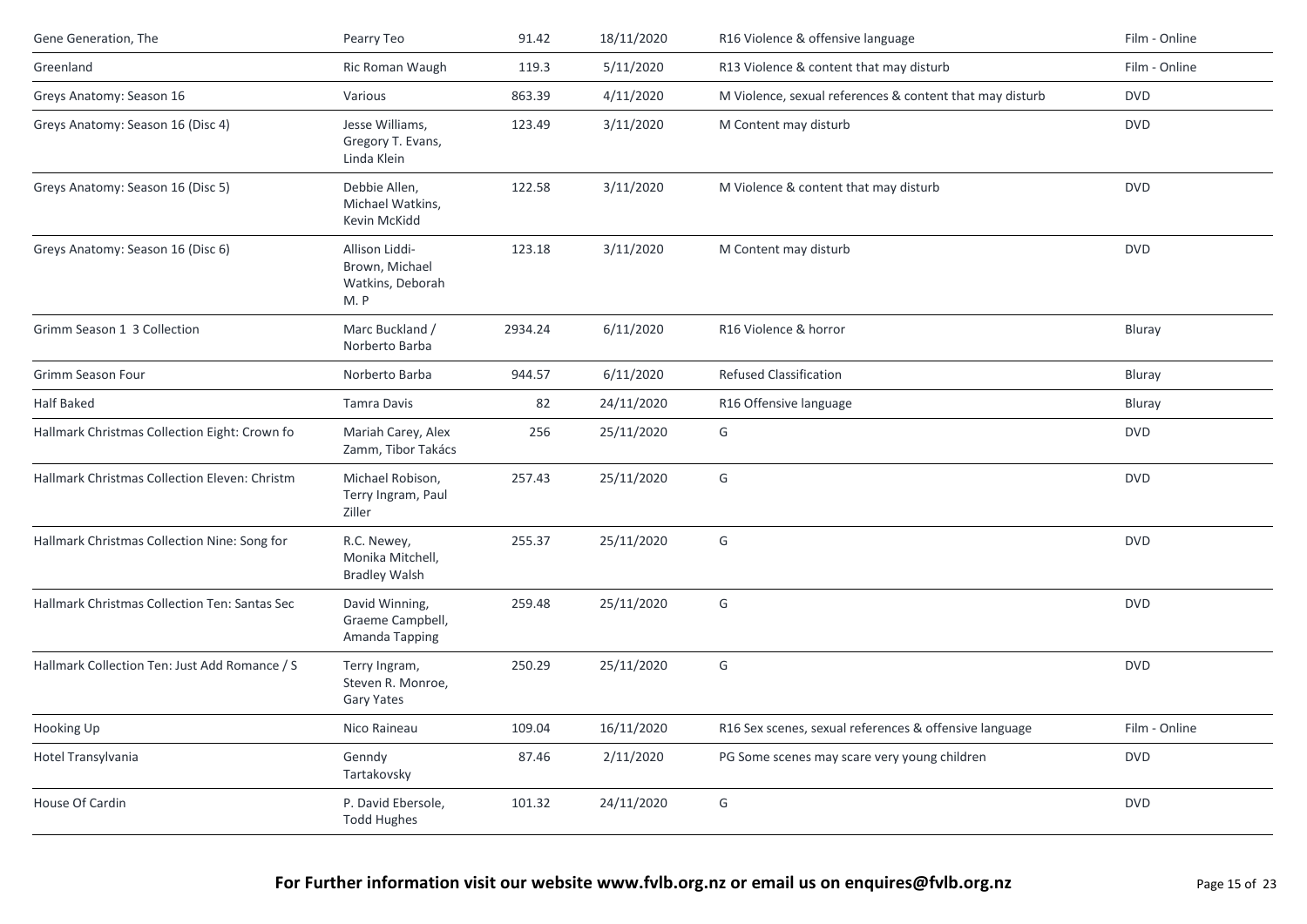| House of Z                                    | Sandy<br>Chronopoulos                             | 88      | 10/11/2020 | M Offensive language                                      | Film - Online    |
|-----------------------------------------------|---------------------------------------------------|---------|------------|-----------------------------------------------------------|------------------|
| Human Lost                                    | Fuminori Kizaki                                   | 109.29  | 2/11/2020  | R13 Violence & content that may disturb                   | Bluray           |
| Human Lost                                    | Fuminori Kizaki                                   | 109     | 10/11/2020 | R13 Violence & content that may disturb                   | Film - Online    |
| Hunchback of Notre Dame, The / Hunchback of N | Gary<br>Trousdale/Kirk<br>Wise/Bradley<br>Raymond | 156.39  | 25/11/2020 | G                                                         | Bluray           |
| I Am Greta                                    | Nathan Grossman                                   | 102     | 10/11/2020 | M Offensive language                                      | Film - Online    |
| I Used to Go Here                             | Kris Rey                                          | 88      | 27/11/2020 | M Offensive language, sexual references & drug use        | Film - Online    |
| In Full Bloom                                 | Reza Ghassemi,<br>Adam Villasenor                 | 88.16   | 24/11/2020 | M Violence, offensive language & content that may disturb | Film - Online    |
| Incredible Hulk                               | Louis Leterrier                                   | 225     | 3/11/2020  | M Violence                                                | Bluray 4K/Bluray |
| Independence Day 20th Anniversary Edition     | <b>Roland Emmerich</b>                            | 298.21  | 20/11/2020 | M Low level violence                                      | Bluray 4K        |
| Infinity Saga Collectors Edition, The         | Various                                           | 6195.48 | 12/11/2020 | M Violence & offensive language                           | Bluray 4K/Bluray |
| <b>Informers</b>                              | Gregor Jordan                                     | 97.48   | 10/11/2020 | R18 Drug use, sex scenes & offensive language             | Bluray           |
| Inheritance                                   | Vaughn Stein                                      | 111     | 10/11/2020 | <b>Refused Classification</b>                             | Film - Online    |
| Inheritance                                   | Vaughn Stein                                      | 106.32  | 12/11/2020 | R16 Violence, cruelty & offensive language                | (DVD)            |
| Inheritance                                   | Vaughn Stein                                      | 111     | 13/11/2020 | R16 Violence, cruelty & offensive language                | Film - Online    |
| Iyengar: The Man, Yoga, The Students Journey  | Jake Clennell                                     | 101.23  | 3/11/2020  | PG                                                        | <b>DVD</b>       |
| Iyengar: The Man, Yoga, The Students Journey  | Jake Clennell                                     | 106     | 10/11/2020 | PG                                                        | Film - Online    |
| Jackie Chan & Owen Wilson Collector's 2 Pack  | Various                                           | 224.41  | 25/11/2020 | M Violence                                                | Bluray           |
| <b>JCVD</b>                                   | Mabrouk El Mechri                                 | 96.32   | 10/11/2020 | M Violence & offensive language                           | Bluray           |
| Jewel in the Crown, The                       | Christopher<br>Morahan/Jim<br>O'Brien             | 778.43  | 27/11/2020 | M Sex scenes & offensive language                         | <b>DVD</b>       |
| Katatonia: Dead Air                           | Unknown                                           | 87.45   | 20/11/2020 | M Offensive language                                      | DVD/CD           |
| Keeping Faith Series 1 & 2                    | Pip Broughton                                     | 808.47  | 4/11/2020  | M Violence & offensive language                           | <b>DVD</b>       |
| Keith Richards - Live at Hollywood Palladium  |                                                   | 63.47   | 17/11/2020 | PG                                                        | DVD/CD           |
| Kill Bill Volume 1/Kill Bill Volume 2         | <b>Quentin Tarantino</b>                          | 237.3   | 3/11/2020  | R18 Graphic violence, drug use & offensive language       | <b>DVD</b>       |
| Kill Bill Volume 1/Kill Bill Volume 2         | Quentin Tarantino                                 | 247     | 3/11/2020  | R18 Graphic violence, drug use & offensive language       | Bluray           |
| King Kong (1976)                              | John Guillermin                                   | 134.28  | 24/11/2020 | PG Violence                                               | Bluray           |

For Further information visit our website www.fvlb.org.nz or email us on enquires@fvlb.org.nz<br>Page 16 of 23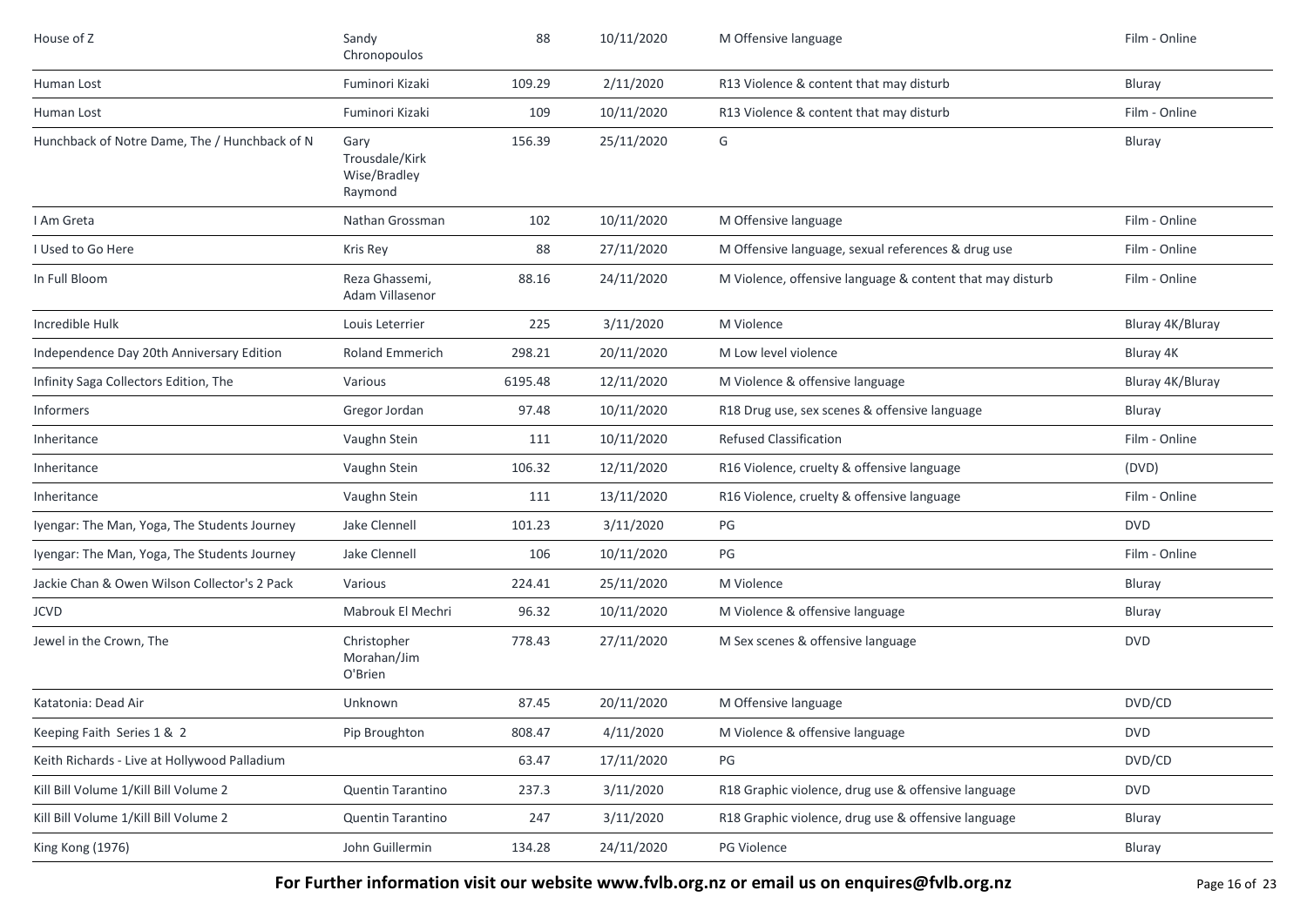| Koko A Red Dog Story                          | Aaron McCann,<br><b>Dominic Pearce</b>                     | 78.01  | 24/11/2020 | G                                                                                    | <b>DVD</b>    |
|-----------------------------------------------|------------------------------------------------------------|--------|------------|--------------------------------------------------------------------------------------|---------------|
| Le Doudou                                     | Julien Hervé,<br>Philippe Mechelen                         | 81.56  | 12/11/2020 | M Offensive language                                                                 | Film - Online |
| Lego Batman DC Heroes Unite                   | Jon Burton                                                 | 225.03 | 2/11/2020  | <b>PG Violence</b>                                                                   | <b>DVD</b>    |
| Lego Ninjago Master Of Spinjitzu: Season 2 Pa | Peter Hausner                                              | 132    | 2/11/2020  | <b>PG Violence</b>                                                                   | <b>DVD</b>    |
| Lego Ninjago Masters of Spinjitzu Season 4 Vo | Various                                                    | 110.2  | 2/11/2020  | <b>PG Violence</b>                                                                   | <b>DVD</b>    |
| Lego Ninjago Masters of Spinjitzu Season 4 Vo | Alex Medtlek                                               | 110.2  | 2/11/2020  | <b>PG Violence</b>                                                                   | <b>DVD</b>    |
| Lego Ninjago Season 3 Volume 1                | various                                                    | 88.17  | 2/11/2020  | <b>PG Violence</b>                                                                   | <b>DVD</b>    |
| Lego Ninjago Season 3 Volume 2                | Not shown                                                  | 88.16  | 2/11/2020  | PG Violence                                                                          | <b>DVD</b>    |
| Lilo and Stitch/Lilo and Stitch 2 - Stitch ha | Chris Sanders/Dean<br>Deblois                              | 153.17 | 25/11/2020 | G                                                                                    | Bluray        |
| Little Mermaid, The: Ariels Beginning/Little  | Peggy Holmes, Jim<br>Kammerud, Brian<br>Smith              | 152.42 | 25/11/2020 | G                                                                                    | Bluray        |
| Lives of a Bengal Lancer, The                 | Henry Hathaway                                             | 108.41 | 24/11/2020 | G                                                                                    | <b>DVD</b>    |
| Logan Lucky                                   | Steven Soderbergh                                          | 118.38 | 10/11/2020 | M Offensive language                                                                 | Bluray        |
| London Kills: Series 2                        | Fiona Walton, Sean<br>Glynn                                | 228.41 | 3/11/2020  | M Violence                                                                           | <b>DVD</b>    |
| Lonesome Dove: The Ultimate Collection        | Various                                                    | 1535.3 | 6/11/2020  | M Violence, offensive language & sex scenes                                          | Bluray        |
| Love Bite                                     | Andy De Emmony                                             | 90.38  | 9/11/2020  | R16 Violence, horror & sex scenes                                                    | Bluray        |
| Lovers and the Despot, The                    | Robert Cannan,<br>Ross Adam                                | 99     | 10/11/2020 | M Violence                                                                           | Film - Online |
| Lucy Shimmers and the Prince of Peace         | Rob Diamond                                                | 84     | 13/11/2020 | PG                                                                                   | <b>DVD</b>    |
| Maigret The Complete Collection               | James Cellan<br>Jones/John<br>Glenister/John<br>Strickland | 646.18 | 27/11/2020 | M Violence, sexual references & offensive language                                   | <b>DVD</b>    |
| Makoto Shinkai Collection                     | Makoto Shinkai                                             | 552.45 | 17/11/2020 | M Violence                                                                           | Bluray        |
| <b>Mapping Murder</b>                         | Not Stated                                                 | 137.18 | 13/11/2020 | M Content may disturb                                                                | <b>DVD</b>    |
| Mario Puzos The Godfather Coda: The Death of  | Francis Ford<br>Coppola                                    | 157.55 | 17/11/2020 | M Violence & offensive language                                                      | Bluray        |
| Mayans M.C.: Season 2                         | Various                                                    | 531.35 | 13/11/2020 | R16 Violence, offensive language, drug use, sex scenes & content<br>that may disturb | <b>DVD</b>    |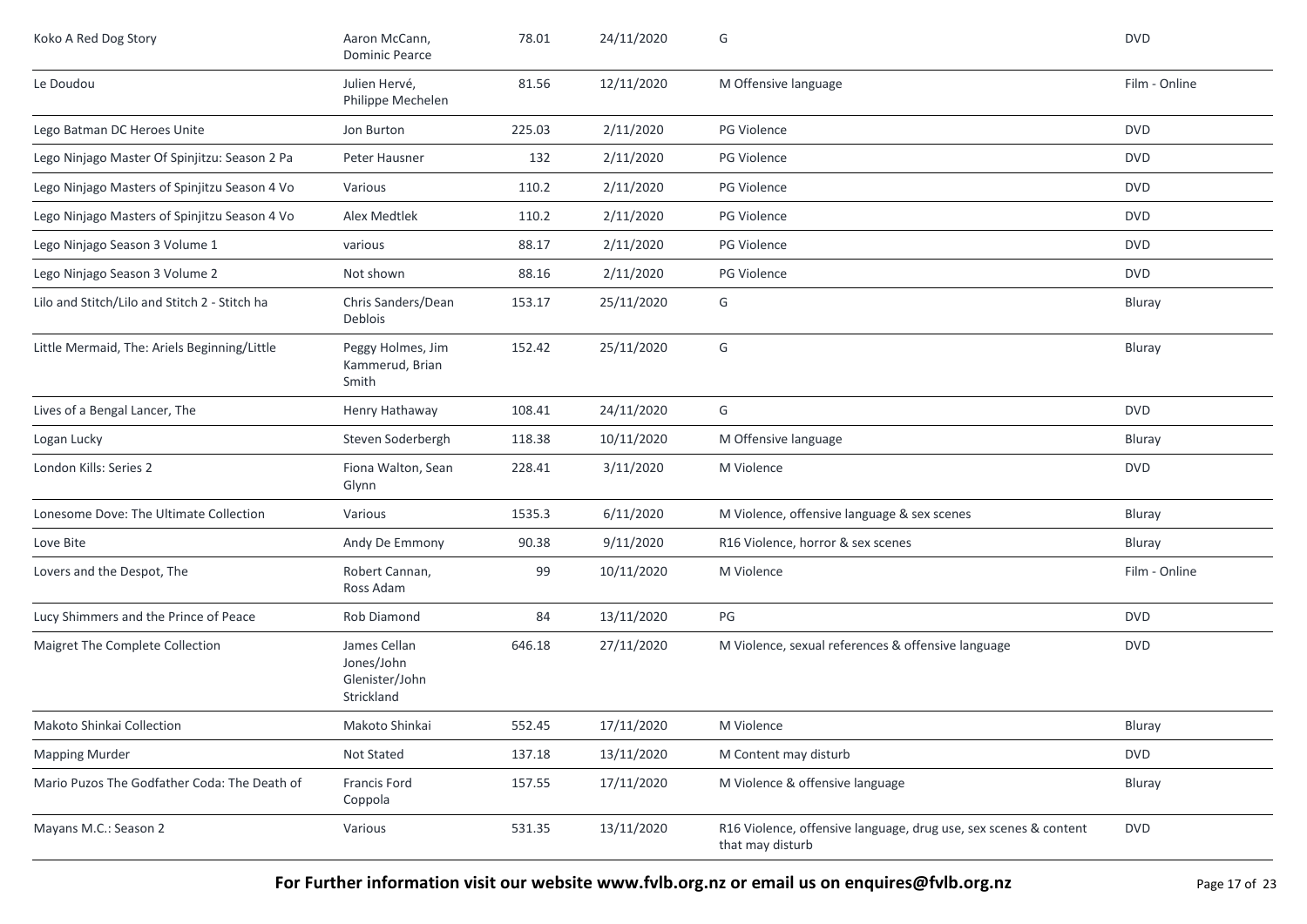| Mayans M.C.: Season 2 (Disc 1)                | Kevin Dowling,<br>Batan Silva, Guy<br>Ferland        | 155.22  | 5/11/2020  | R16 Violence, offensive language, drug use, sex scenes & content<br>that may disturb                           | <b>DVD</b>    |
|-----------------------------------------------|------------------------------------------------------|---------|------------|----------------------------------------------------------------------------------------------------------------|---------------|
| Mayans M.C.: Season 2 (Disc 2)                | Rebecca Rodriquez                                    | 201.31  | 12/11/2020 | R16 Violence, offensive language & content that may disturb                                                    | <b>DVD</b>    |
| Mayans M.C.: Season 2 (Disc 3)                | Allison Anders,<br>Kevin Dowling,<br>Elgin James     | 174.42  | 12/11/2020 | R16 Violence, offensive language & content that may disturb                                                    | <b>DVD</b>    |
| Maze Runner: The Scorch Trials                | Wes Ball                                             | 131.42  | 20/11/2020 | M Violence                                                                                                     | Bluray 4K     |
| Meg, The                                      | Jon Turteltaub                                       | 108.35  | 10/11/2020 | M                                                                                                              | <b>DVD</b>    |
| Mermaid Princess, The                         | Adam Qui                                             | 74.31   | 2/11/2020  | G                                                                                                              | <b>DVD</b>    |
| Merry Holiday, A                              | Max Mc Guire                                         | 85.08   | 3/11/2020  | G                                                                                                              | <b>DVD</b>    |
| Minions: 3 Mini Movie Collection              | Not Stated                                           | 12.25   | 2/11/2020  | G                                                                                                              | <b>DVD</b>    |
| <b>Money Monster</b>                          | Jodie Foster                                         | 98.39   | 10/11/2020 | M Violence, offensive language & sex scenes                                                                    | Bluray        |
| Monkey The Complete Series                    | Various                                              | 2220.38 | 2/11/2020  | M Violence                                                                                                     | <b>DVD</b>    |
| Monkey The Complete Series                    | Various                                              | 2315.25 | 2/11/2020  | M Violence                                                                                                     | Bluray        |
| Monster Man                                   | <b>Michael Davis</b>                                 | 91.3    | 18/11/2020 | R16 Violence, horror & sex scenes                                                                              | Film - Online |
| Mr Selfridge Season 3                         | Rob Evans/Robert<br>Del Maestro et al                | 449.24  | 16/11/2020 | M Drug use & violence                                                                                          | <b>DVD</b>    |
| Mr Selfridge Series One & Two                 | Jon Jones /<br>Anthony Byrne                         | 904.47  | 10/11/2020 | M Drug use & sex scenes                                                                                        | <b>DVD</b>    |
| Mrs Browns Boys Live Tour Good Mourning Mrs B | Brendan O'Carroll                                    | 126.53  | 9/11/2020  | M Offensive language & sexual references                                                                       | Bluray        |
| Mulan/Mulan 2                                 | Tony Bancroft &<br>Barry Cook/Darryl<br>Rooney et al | 166.31  | 25/11/2020 | G                                                                                                              | Bluray        |
| Mummy Trilogy, The: The Mummy/The Mummy Ret   | Stephen<br>Sommers/Rob<br>Cohen                      | 350.57  | 16/11/2020 | M Violence & horror                                                                                            | <b>DVD</b>    |
| My Brilliant Friend: Series 2                 | Saverio Costanzo                                     | 472.06  | 24/11/2020 | R16 Violence, domestic violence, sexual violence, sex scenes,<br>offensive language & content that may disturb | <b>DVD</b>    |
| My Brilliant Friend: Series 2 (Disc 1)        | Saverio Costanzo                                     | 167.26  | 20/11/2020 | R16 Domestic violence, sexual violence, sex scenes & offensive<br>language                                     | <b>DVD</b>    |
| My Brilliant Friend: Series 2 (Disc 2)        | Saverio Costanzo                                     | 180.22  | 20/11/2020 | R13 Violence, offensive language, sex scenes & content that may<br>disturb                                     | <b>DVD</b>    |
| My Brilliant Friend: Series 2 (Disc 3)        | Saverio Costanzo                                     | 124.18  | 20/11/2020 | R16 Violence, sexual violence, offensive language & content that<br>may disturb                                | <b>DVD</b>    |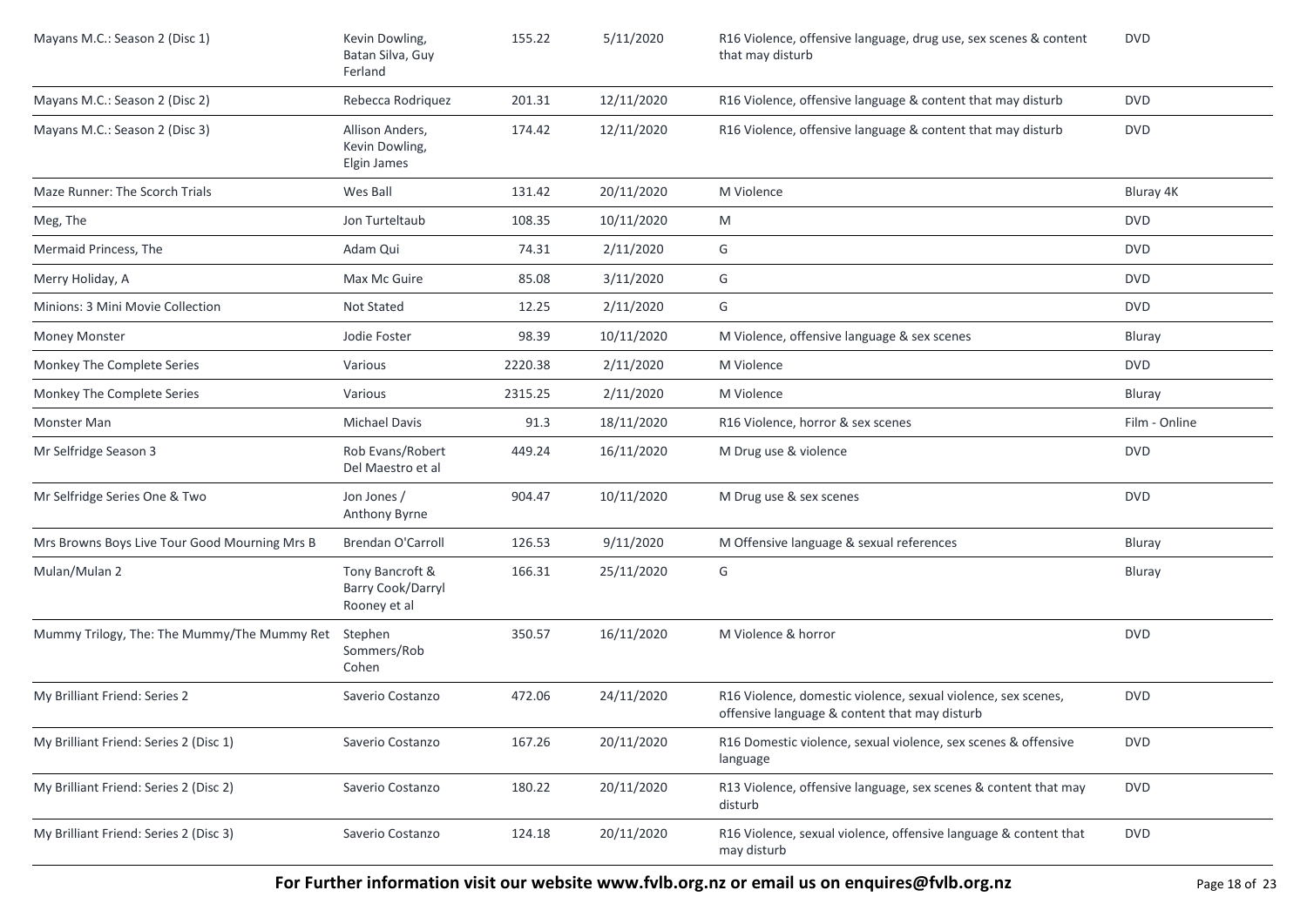| My Hero Academia Season 4 (Part 1)            | Kenji Nagasaki                           | 620.33  | 20/11/2020 | M Violence & content that may disturb            | Bluray/DVD    |
|-----------------------------------------------|------------------------------------------|---------|------------|--------------------------------------------------|---------------|
| My Hero Academia: Heroes Rising               | Kenji Nagasaki                           | 104     | 10/11/2020 | PG Violence & coarse language                    | Film - Online |
| My Hero Academia: Heroes Rising               | Kenji Nagasaki                           | 208.04  | 27/11/2020 | PG Violence & coarse language                    | Bluray/DVD    |
| My Hero Academia: Season 4 Part 1 (Disc 1)    | Kenji Nagasaki                           | 166.5   | 10/11/2020 | M Violence & content that may disturb            | <b>DVD</b>    |
| My Hero Academia: Season 4 Part 1 (Disc 2)    | Masahiro Mukai                           | 143.03  | 19/11/2020 | M Violence & content that may disturb            | <b>DVD</b>    |
| Noddy Christmas Box Set                       | Not Stated                               | 123.22  | 16/11/2020 | G                                                | <b>DVD</b>    |
| <b>Nous Finirons Ensemble</b>                 | Guillaume Canet                          | 128.59  | 3/11/2020  | M Offensive language                             | <b>DVD</b>    |
| Nous Finirons Ensemble                        | Guillaume Canet                          | 134     | 10/11/2020 | M Offensive language                             | Film - Online |
| <b>Oddball &amp; The Penguins</b>             | <b>Stuart McDonald</b>                   | 91.34   | 2/11/2020  | G                                                | <b>DVD</b>    |
| Oil in the Blood                              | Gareth Maxwell<br>Roberts                | 125     | 10/11/2020 | M Offensive language                             | Film - Online |
| Oliver & Company                              | George Scribner                          | 73.32   | 25/11/2020 | G                                                | Bluray        |
| Other Side of Heaven 2, The: Fire of Faith    | Mitch Davis                              | 117.44  | 18/11/2020 | M Violence                                       | <b>DVD</b>    |
| <b>Outback Truckers Season 8</b>              | Various                                  | 572.19  | 3/11/2020  | M Offensive language                             | <b>DVD</b>    |
| Papa ou Maman 2                               | Martin Bourboulon                        | 82.51   | 12/11/2020 | M Offensive language & sexual references         | Film - Online |
| Paper Champions                               | Jo-Anne Brechin                          | 83      | 24/11/2020 | PG Violence, coarse language & sexual references | <b>DVD</b>    |
| Peter Rabbit: Lets Hop To It!                 | David McCamley                           | 277.03  | 2/11/2020  | G                                                | <b>DVD</b>    |
| Petes Dragon                                  | David Lowery                             | 98.33   | 2/11/2020  | PG Violence                                      | <b>DVD</b>    |
| Pink Floyd: Delicate Sound Of Thunder         | Wayne Isham                              | 131.04  | 16/11/2020 | PG                                               | (Digital DVD) |
| Pokemon The Movie: Hoopa and the Clash of Age | Kunihiko Yuyama                          | 75.13   | 2/11/2020  | G                                                | <b>DVD</b>    |
| Quiz                                          | <b>Stephen Frears</b>                    | 146     | 27/11/2020 | PG Coarse language                               | <b>DVD</b>    |
| Radiant Season 2 Part 1                       | Daiki Fukuoka, Seiji<br>Kishi            | 939.1   | 3/11/2020  | M Violence                                       | <b>DVD</b>    |
| Raid Dingue                                   | Dany Boon                                | 106.15  | 12/11/2020 | M Violence                                       | Film - Online |
| Ransom The Complete Series                    | Richard Lewis, Jon<br>Jones, Erik Canuel | 1642.41 | 27/11/2020 | M Violence & drug references                     | <b>DVD</b>    |
| Ray                                           | Taylor Hackford                          | 152.2   | 2/11/2020  | M Drug use                                       | Bluray        |
| Ray Harryhausen Ultimate Collection           | Robert Gordon                            | 671.29  | 6/11/2020  | <b>PG Violence</b>                               | Bluray        |
| Resistance                                    | Jonathan<br>Jakubowicz                   | 116.11  | 3/11/2020  | M Violence                                       | <b>DVD</b>    |
|                                               |                                          |         |            |                                                  |               |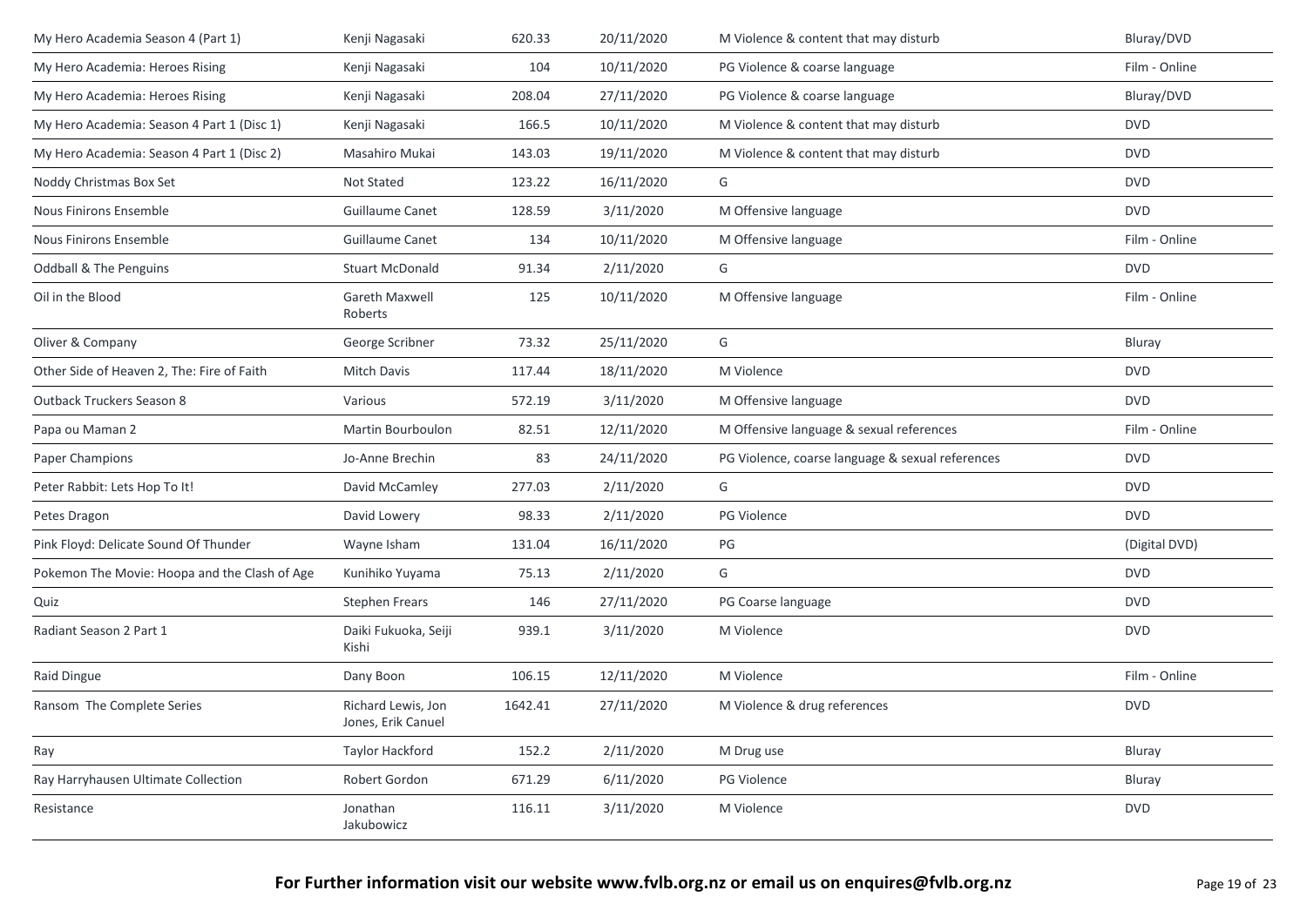| Ride Your Wave                                | Masaaki Yuasa                                          | 95.55   | 2/11/2020  | PG Coarse language                                            | Bluray        |
|-----------------------------------------------|--------------------------------------------------------|---------|------------|---------------------------------------------------------------|---------------|
| Ride Your Wave                                | Masaaki Yuasa                                          | 95      | 10/11/2020 | PG Coarse language                                            | Film - Online |
| Rifleman, The                                 | <b>Dzintars Dreibergs</b>                              | 104.3   | 12/11/2020 | R13 Depicts graphic & realistic war scenes                    | Film - Online |
| Ripper Street Series One Three                | Tom<br>Shankland/Andy<br>Wilson/Chris<br>Menaul et al. | 1462.58 | 6/11/2020  | Refused Classification                                        | Bluray        |
| Robin Hood (1973)                             | Wolfgang<br>Reitherman                                 | 83.01   | 25/11/2020 | G                                                             | Bluray        |
| Rogue                                         | MJ Bassett                                             | 101.43  | 16/11/2020 | R16 Violence & offensive language                             | (DVD)         |
| Rosario & Vampire Complete Series             | Takayuki Inagaki                                       | 612     | 17/11/2020 | M Violence, sexual references & nudity                        | <b>DVD</b>    |
| Running Wild with Bear Grylls: Season 5       | <b>Ben Simms</b>                                       | 448.22  | 3/11/2020  | PG Coarse language                                            | <b>DVD</b>    |
| Ruth Rendell Mysteries Collection, The        | Mary McMurray,<br>Sandy Johnson,<br>Herbert Wise       | 1744.06 | 23/11/2020 | M Violence, offensive language & sex scenes                   | <b>DVD</b>    |
| Santa Stole Our Dog: A Merry Doggone Christma | <b>Bryan Michael</b><br>Stoller                        | 94.03   | 18/11/2020 | $PG$                                                          | <b>DVD</b>    |
| Santas Christmas Favourites                   | Not Stated                                             | 110.18  | 16/11/2020 | G                                                             | <b>DVD</b>    |
| Savage                                        | Sam Kelly                                              | 100     | 10/11/2020 | R16 Violence, cruelty, offensive language & sexual references | Film - Online |
| Secret Garden, The                            | Marc Munden                                            | 99      | 5/11/2020  | PG Scary scenes                                               | Bluray        |
| Secret Garden, The                            | Marc Munden                                            | 95      | 5/11/2020  | PG Scary scenes                                               | <b>DVD</b>    |
| Sherlock Series 1 & 2                         | Paul McGuigan /<br><b>Toby Haynes</b>                  | 532.16  | 6/11/2020  | M Violence & sexual references                                | Bluray        |
| Shirley                                       | Josephine Decker                                       | 102.25  | 3/11/2020  | M Sex scenes, offensive language & nudity                     | <b>DVD</b>    |
| Shirley                                       | Josephine Decker                                       | 107     | 10/11/2020 | M Sex scenes, offensive language & nudity                     | Film - Online |
| Slim and I                                    | <b>Kriv Stenders</b>                                   | 117     | 24/11/2020 | PG Coarse language                                            | Film - Online |
| Snoopy Come Home                              | <b>Bill Melendez</b>                                   | 77.16   | 2/11/2020  | G                                                             | <b>DVD</b>    |
| Sooty Christmas Crackers                      | Adrian Hedley                                          | 129.52  | 12/11/2020 | G                                                             | <b>DVD</b>    |
| Spongebob Squarepants Season 10               | Various                                                | 242.55  | 2/11/2020  | G                                                             | <b>DVD</b>    |
| Spongebob Squarepants Season 11               | Various                                                | 572.09  | 2/11/2020  | PG Violence                                                   | <b>DVD</b>    |
| Spongebob Squarepants Season 9                | Various                                                | 571.5   | 2/11/2020  | G                                                             | <b>DVD</b>    |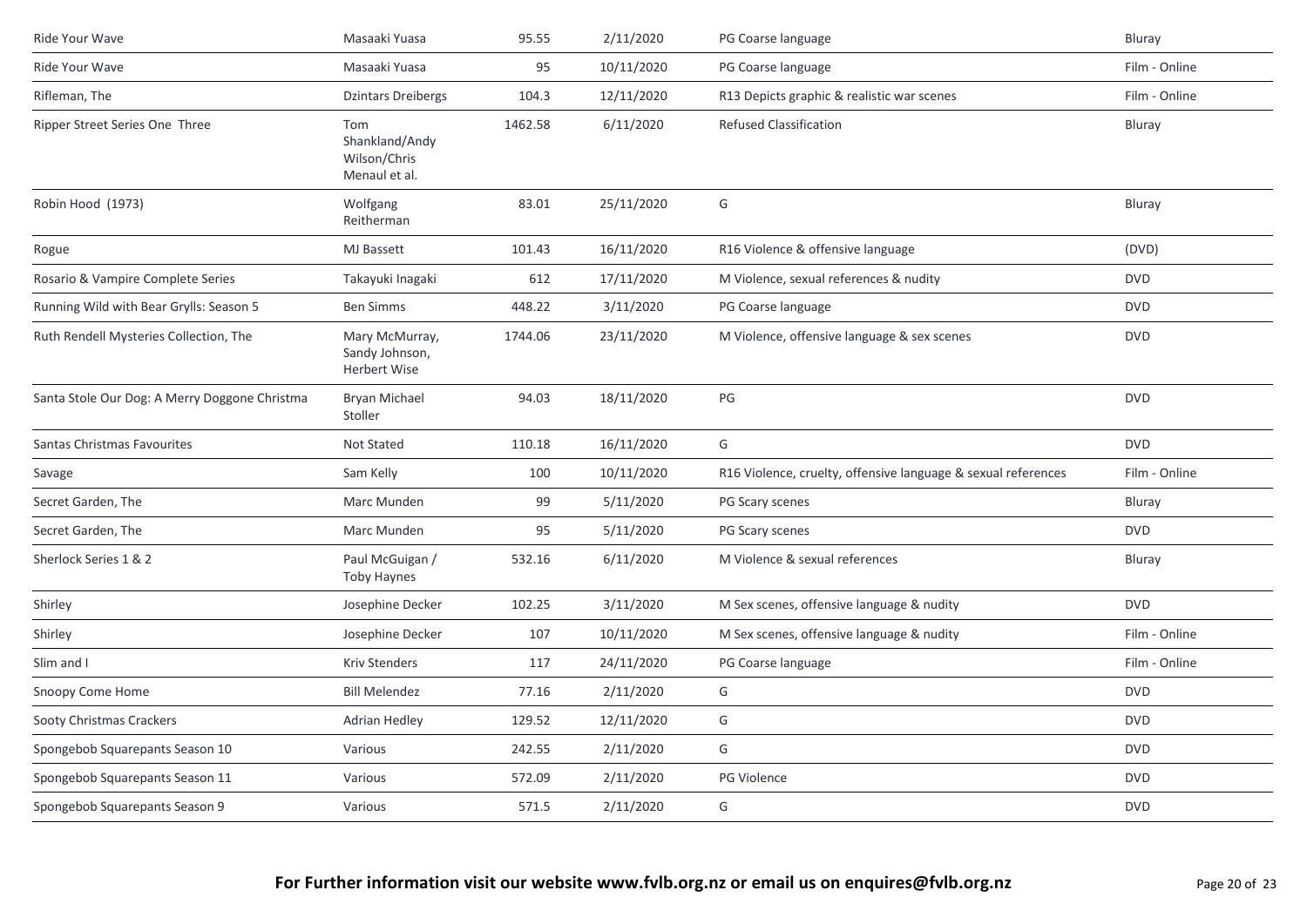| <b>Star Trek: Short Treks</b>                | Maja Vrvilo,<br>Olatunde<br>Osunsanmi          | 118.4   | 3/11/2020  | PG Violence & coarse language                                              | <b>DVD</b>                |
|----------------------------------------------|------------------------------------------------|---------|------------|----------------------------------------------------------------------------|---------------------------|
| <b>Star Wars Prequel Trilogy</b>             | G Lucas                                        | 401.41  | 16/11/2020 | M Violence                                                                 | <b>DVD</b>                |
| Star Wars VI Return of the Jedi              | Richard Marquand                               | 129.16  | 16/11/2020 | <b>PG Violence</b>                                                         | <b>DVD</b>                |
| Star Wars: Episode VII The Force Awakens     | J J Abrams                                     | 276.12  | 6/11/2020  | M Violence                                                                 | Bluray 3D/Bluray (2 Disc) |
| Star Wars: The Last Jedi                     | Rian Johnson                                   | 145.33  | 16/11/2020 | M Violence                                                                 | <b>DVD</b>                |
| State of the Planet - The Complete Series    | Not stated                                     | 147.26  | 16/11/2020 | G                                                                          | <b>DVD</b>                |
| Street Cat Named Bob, A                      | Roger Spottiswoode                             | 197.1   | 10/11/2020 | PG Coarse language & drug references                                       | DVD/DC                    |
| Sword in the Stone, The                      | Wolfgang<br>Reitherman                         | 79.36   | 25/11/2020 | G                                                                          | Bluray                    |
| Taken The Complete Series                    | Alex Graves,<br>Michael Offer, Tim<br>Matheson | 1103.45 | 16/11/2020 | M Violence                                                                 | <b>DVD</b>                |
| Taken The Complete Series                    | Alex Graves,<br>Michael Offer, Tim<br>Matheson | 1105.19 | 27/11/2020 | M Violence                                                                 | Bluray                    |
| Tenet                                        | Christopher Nolan                              | 144     | 9/11/2020  | M Violence & offensive language                                            | Film - Online             |
| Tenet                                        | Christopher Nolan                              | 150     | 9/11/2020  | M Violence & offensive language                                            | (Digital Bluray 4K)       |
| Tenet                                        | Christopher Nolan                              | 144     | 9/11/2020  | M Violence & offensive language                                            | (Digital DVD)             |
| Tenet                                        | Christopher Nolan                              | 150     | 9/11/2020  | M Violence & offensive language                                            | (Digital Bluray)          |
| This Filthy World                            | Jeff Garlin                                    | 86      | 27/11/2020 | R16 Offensive language, sexual material & other content that may<br>offend | Film - Online             |
| Timeless: The Complete Series                | Neil Marshall,<br><b>Charles Beeson</b>        | 1202.1  | 17/11/2020 | M Violence                                                                 | <b>DVD</b>                |
| Tom's Midnight Garden                        | <b>Willard Carroll</b>                         | 93      | 18/11/2020 | G                                                                          | Film - Online             |
| Total Recall (30th Anniversary New Restorati | Paul Verhoeven                                 | 108.44  | 5/11/2020  | M Violence & offensive language                                            | <b>DVD</b>                |
| Total Recall (30th Anniversary New Restorati | Paul Verhoeven                                 | 113.31  | 5/11/2020  | M Violence & offensive language                                            | Bluray                    |
| Total Recall (30th Anniversary New Restorati | Paul Verhoeven                                 | 227.02  | 5/11/2020  | M Violence & offensive language                                            | Bluray 4K/Bluray          |
| Tremors: Shrieker Island                     | Don Michael Paul                               | 122     | 24/11/2020 | M Violence                                                                 | Film - Online             |
| <b>Trick R Treat</b>                         | Michael Dougherty                              | 82.14   | 16/11/2020 | R16 Horror, violence & sexual references                                   | <b>DVD</b>                |
| Tunnel, The                                  | Pål Øie                                        | 104     | 10/11/2020 | M Offensive language                                                       | Film - Online             |
|                                              |                                                |         |            |                                                                            |                           |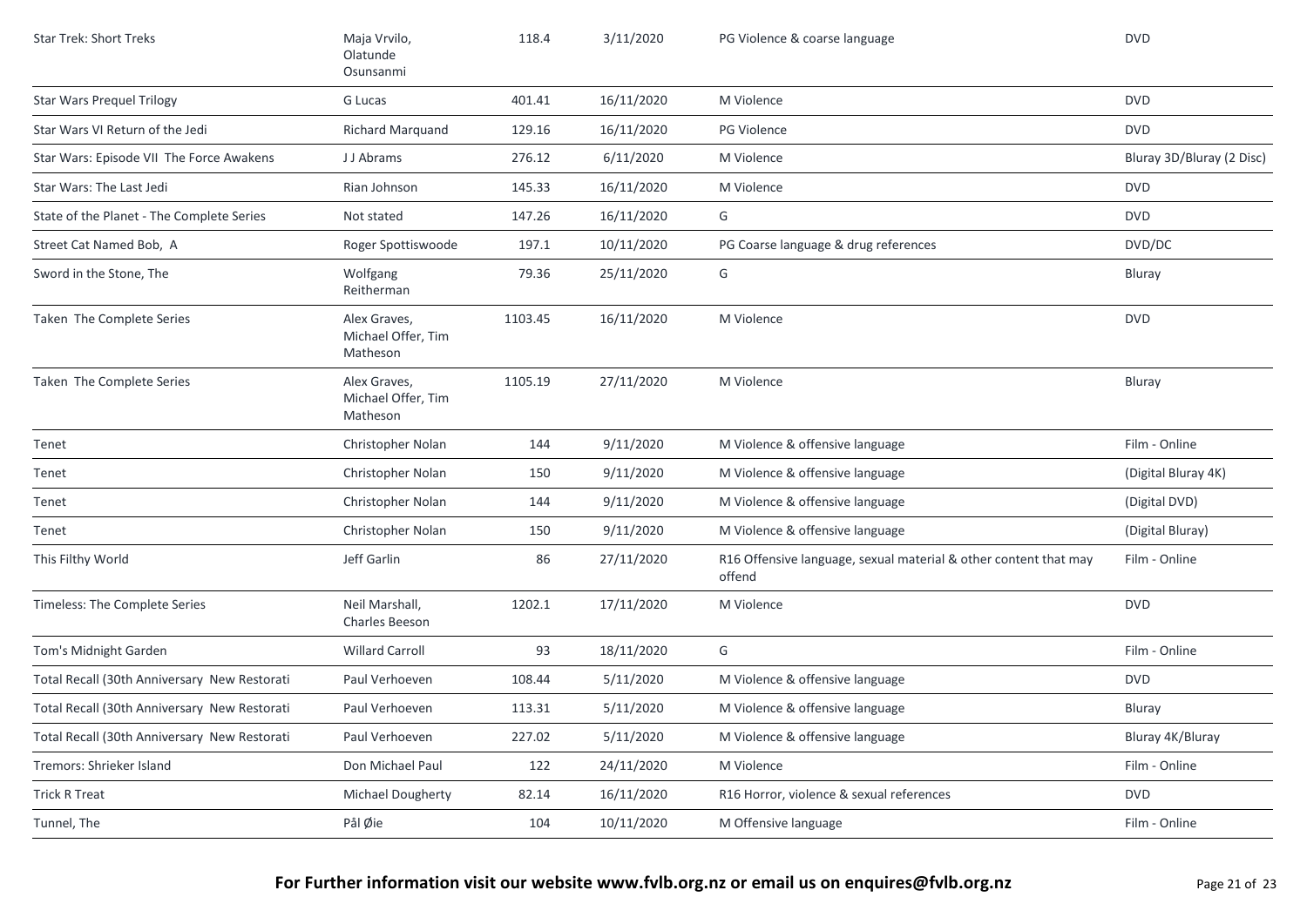| Unhinged                                | Derrick Borte                                            | 90.28   | 2/11/2020  | R16 Violence, cruelty & offensive language                                          | Bluray     |
|-----------------------------------------|----------------------------------------------------------|---------|------------|-------------------------------------------------------------------------------------|------------|
| Unhinged                                | <b>Derrick Borte</b>                                     | 86.46   | 2/11/2020  | R16 Violence, cruelty & offensive language                                          | <b>DVD</b> |
| Unstoppable                             | Aaron Lieber                                             | 93.5    | 3/11/2020  | PG                                                                                  | <b>DVD</b> |
| Vehicle 19                              | Mukunda Michael<br>Dewil                                 | 85.1    | 9/11/2020  | M Violence & offensive language                                                     | Bluray     |
| Victoria Series 1                       | Tom Vaughan,<br>Sandra Goldbacher,<br>Oliver Blackburn   | 393.38  | 16/11/2020 | PG Coarse language                                                                  | <b>DVD</b> |
| War Games                               | John Badham                                              | 112.37  | 16/11/2020 | PG Coarse language                                                                  | <b>DVD</b> |
| Went the Day Well?                      | Alberto Cavalcanti                                       | 92.08   | 16/11/2020 | PG                                                                                  | <b>DVD</b> |
| Westside: Series 6                      | Caroline Bell-<br>Booth, Josh Frizzell,<br>Murray Keane  | 412.12  | 4/11/2020  | R16 Sex scenes, violence, drug use & offensive language                             | <b>DVD</b> |
| Westside: Series 6 (Disc 1)             | Caroline Bell-<br>Booth, Josh Frizzell                   | 236.51  | 4/11/2020  | R16 Drug use, sex scenes & offensive language                                       | <b>DVD</b> |
| Westside: Series 6 (Disc 2)             | Caroline Bell-<br>Booth, Murray<br>Keane                 | 175.21  | 4/11/2020  | R16 Sex scenes, violence, drug use & offensive language                             | <b>DVD</b> |
| Westside: The Complete Series           | Mark Beesley,<br>Murray Keane.<br>Simon Bennett          | 2362.38 | 9/11/2020  | R16 Violence, sexual violence, drug use, offensive language, sex<br>scenes & nudity | <b>DVD</b> |
| Westworld: Season 3                     | Lisa Joy, Jonathan<br>Nolan                              | 473     | 3/11/2020  | R16 Violence, cruelty, offensive language, nudity & self-harm                       | <b>DVD</b> |
| Westworld: Season 3                     | Lisa Joy, Jonathan<br>Nolan                              | 493.07  | 3/11/2020  | R16 Violence, cruelty, offensive language, nudity & self-harm                       | Bluray 4K  |
| Westworld: Season 3                     | Lisa Joy, Jonathan<br>Nolan                              | 493.07  | 3/11/2020  | R16 Violence, cruelty, offensive language, nudity & self-harm                       | Bluray     |
| Westworld: Season 3 (Disc 1)            | Jonathan Nolan,<br>Richard J. Lewis,<br>Amanada Marsalis | 176.43  | 2/11/2020  | R13 Violence, offensive language, nudity & self-harm                                | Bluray     |
| Westworld: Season 3 (Disc 2)            | Paul Cameron,<br>Anna Foerster,<br>Jennifer Getzinger    | 167.13  | 2/11/2020  | R16 Violence, cruelty & offensive language                                          | Bluray     |
| Westworld: Season 3 (Disc 3)            | Helen Shaver,<br>Jennifer Getzinger                      | 128.45  | 2/11/2020  | R13 Violence, cruelty & offensive language                                          | Bluray     |
| When Calls The Heart: Close To My Heart | Neill Fearnley                                           | 82.39   | 17/11/2020 | PG                                                                                  | <b>DVD</b> |